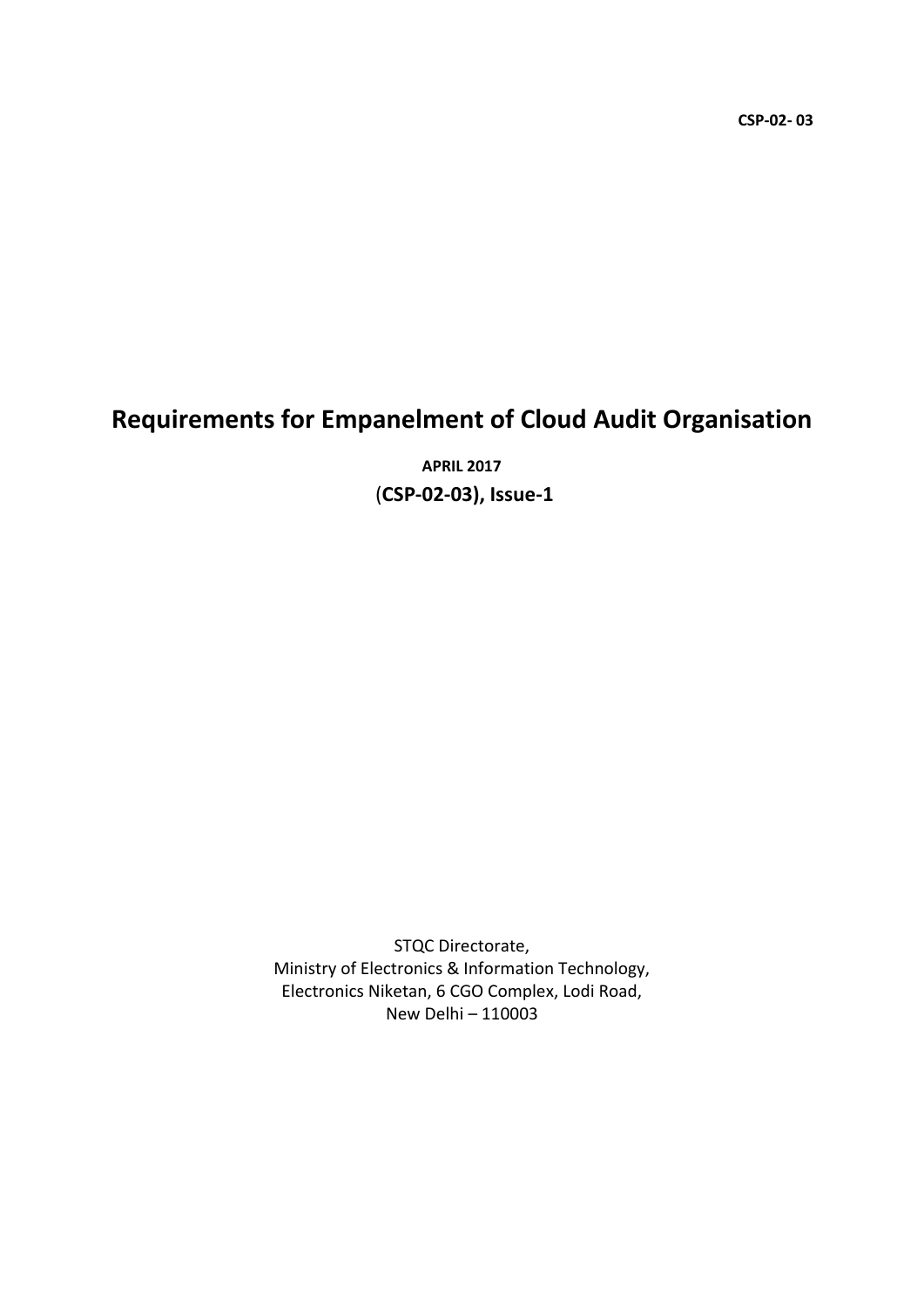# Title - Procedure and Requirements for Empanelment of Cloud Audit **Organisation**

Purpose - Purpose of this document is to define Procedure and Requirements for third party audit organisations and auditors for cloud services, who intend to provide their audit services for empanelment / certification of Cloud Service Providers.

Objective - Objective is to define criteria for empanelment for third party audit organisations /auditors who are competent to assess CSP for compliance as per defined requirements and criteria. The effectiveness of audit organisations is ensured by -

- a. Having a formal system as per international standard ISO/IEC 17021:2011 to ensure audit results are reliable, repeatable and reproducible
- b. Auditors of audit organisation who are professional, competent and have Knowledge, skill and experience in the area of cloud auditing.
- c. Auditors who are well versed with the current technologies and standards published on this subject area and MeitY policies of empanelment/certification of CSPs.

## Reference Document

1) ISO/IEC 17021:2011 : Conformity assessment -- Requirements for bodies providing audit and certification of management systems

## **Definitions**

#### Cloud Auditor

A cloud auditor is a party that can conduct independent assessment of cloud services, information system operations, performance and the security of a cloud Service providers. A cloud auditor can evaluate the services provided by a cloud provider in terms of security controls, privacy impact, performance, and adherence to service level agreement parameters. He should possess education, skill set and experience as described in this document to conclude the ability of the process (Security, Performance, Privacy etc.) to meet the contractual agreements between CSP and Cloud user.

#### Structure of the document:

This document has three parts:

- Part I Procedure
- Part II Requirements
- Part III Auditor Qualification and Experience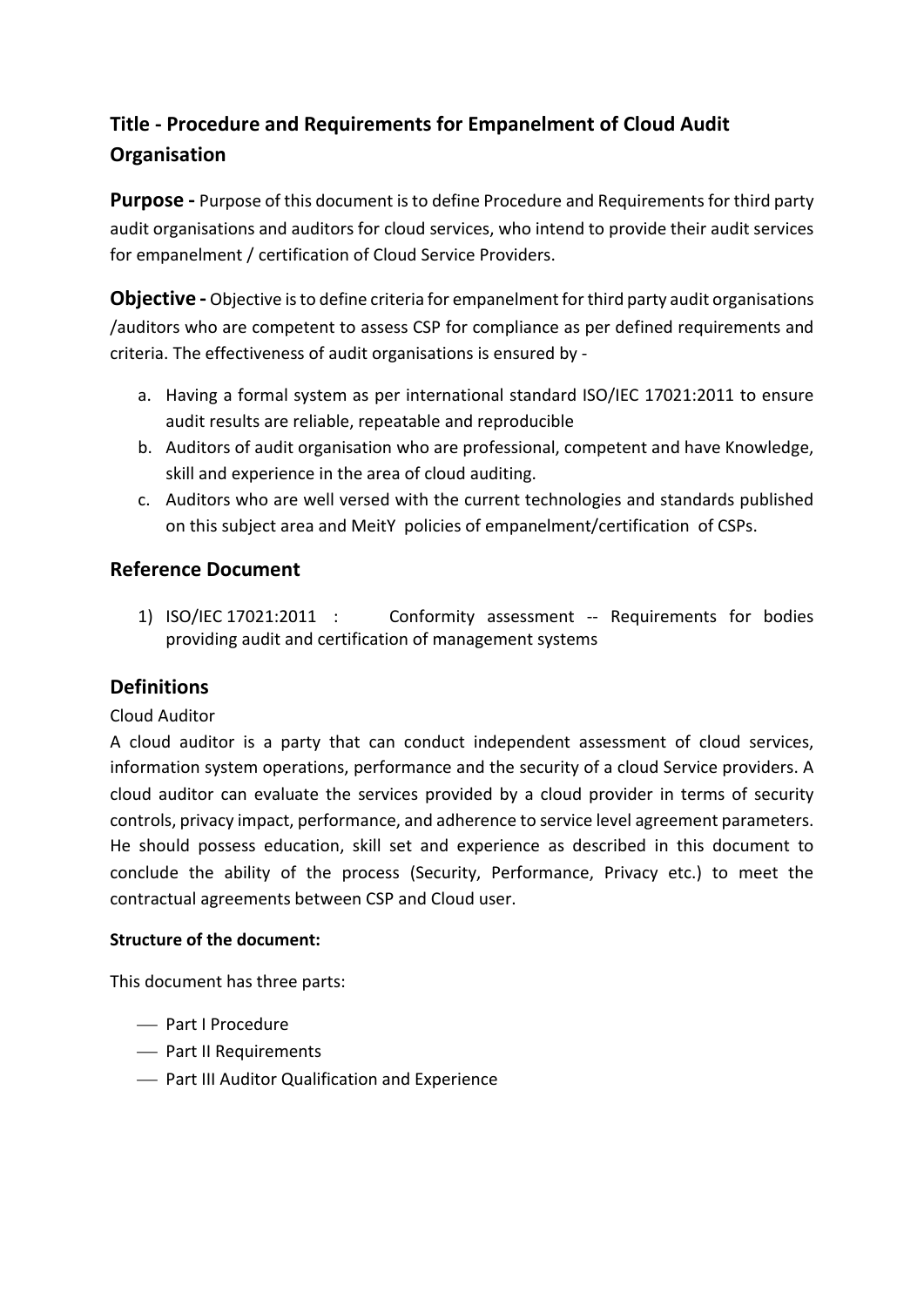#### Part - I

#### Procedure

- **1.** The audit organisation which intends to get empanelled with STQC shall apply in a prescribed format to STQC ( CSP-02-01), along with their quality manual / procedures and prescribed fee.
- **2.** The generic requirement is cloud audit organisation shall be ISO 9001 Certified with Cloud Service auditing [also referred to as Cloud Service Provider (CSP) auditing] as one of the scope items.
- **3.** The applicant shall prepare a compliance statement with the specific requirements which are based on ISO 17021 and given in Part II (Requirements) of this document in the column "comments". Reference to clause no. of internal procedure /policies /process shall be given.

These requirements focus on specifics of Audit Organisations in the broad categories of:

- Legal and contractual Matters, Management of impartiality and liability
- Organisation Structure
- Resource requirements
- Information Management
- Process and Handling of CSP audit data
- **4.** The auditing organisation should have procedure to audit CSPs, additionally they should use following two STQC procedures for CSP empanelment / certification scheme operated by STQC:
	- a. Cloud Service Provider: Audit Criteria CSP-01-03
	- b. Cloud Service Provider: Audit Report CSP-01-07
- **5.** The audit organisation shall provide the list of auditors specifying their competence, educational qualifications, skill-sets and experience with the following as a requirement given in part III.
- 6. STQC (The empanelment Body) will depute a team of evaluators to assess applicant Audit organisation. The audit team will evaluate the applicant based on the requirements Part II and Part III of this document and on the satisfactory completion of the audit, submit a report (CSP-02-04).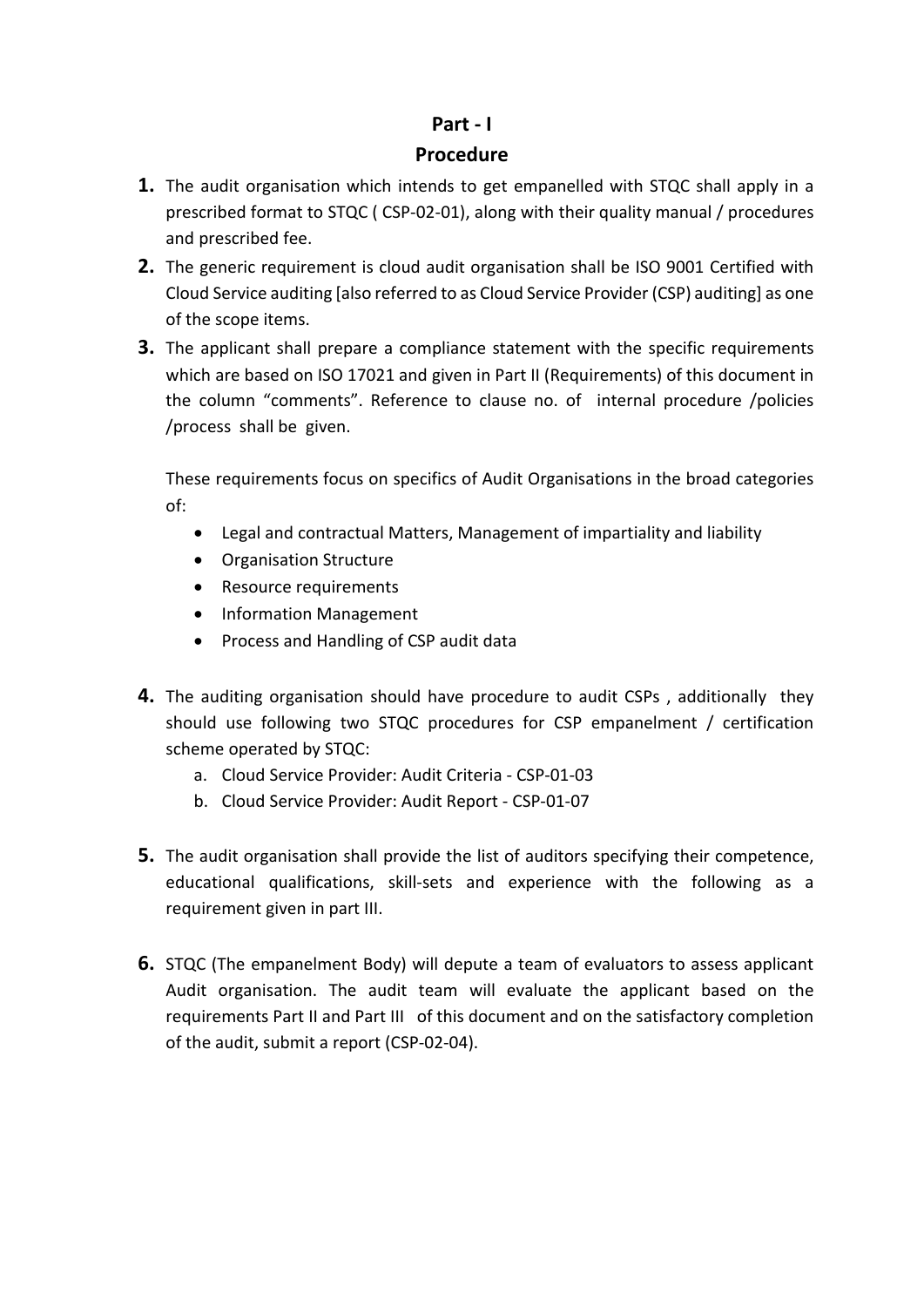### Part II

# Requirements for Bodies Providing Audit of Cloud Service Providers (CSP)

|        | ISO/IEC 17021 Requirements                                                  | Compliance<br>(Y/N) | <b>Comment</b> |
|--------|-----------------------------------------------------------------------------|---------------------|----------------|
| 1.     | <b>General requirements</b>                                                 |                     |                |
| 1.1.   | Legal and contractual matters                                               |                     |                |
| 1.1.1. | <b>Legal responsibility</b>                                                 |                     |                |
|        | Legal entity or a defined part of a legal entity that can be                |                     |                |
|        | held legally responsible.                                                   |                     |                |
|        | Verify registration with Registers of Companies                             |                     |                |
|        | Governmental auditing body is a legal entity based                          |                     |                |
|        | on its governmental status. Identity department.                            |                     |                |
|        |                                                                             |                     |                |
| 1.1.2. | <b>Auditing agreement</b>                                                   |                     |                |
|        | Legally enforceable agreement (contract) for provision of                   |                     |                |
|        | auditing activities to customer?                                            |                     |                |
|        | Are multiple offices of a auditing body or multiple                         |                     |                |
|        | sites of a audited customer covered by the                                  |                     |                |
|        | agreement?                                                                  |                     |                |
|        | Are all the sites covered by the scope of the                               |                     |                |
|        | auditing?                                                                   |                     |                |
|        |                                                                             |                     |                |
| 1.1.3. | <b>Responsibility for auditing decisions</b>                                |                     |                |
|        | Does auditing body retain authority and responsibility for                  |                     |                |
|        | its decisions relating to auditing?                                         |                     |                |
|        |                                                                             |                     |                |
| 1.2.   | <b>Management of impartiality</b>                                           |                     |                |
|        |                                                                             |                     |                |
| 1.2.1. | Is auditing body top management commitment<br>to                            |                     |                |
|        | impartiality?                                                               |                     |                |
|        | Is there a publicly accessible statement?                                   |                     |                |
|        | Does it cover:                                                              |                     |                |
|        | • Importance of impartiality                                                |                     |                |
|        | Conflict of interest and                                                    |                     |                |
|        | Objectivity of its management system auditing                               |                     |                |
|        | activities?                                                                 |                     |                |
| 1.2.2. | Are conflicts of interest identified, analysed<br>and                       |                     |                |
|        | documented and managed through the system?                                  |                     |                |
|        | Are relationships posing a threat to impartiality<br>٠<br>documented?       |                     |                |
|        | How does the auditing body demonstrate that it                              |                     |                |
|        | eliminates or minimizes such threats?                                       |                     |                |
|        | Information made available to the impartiality                              |                     |                |
|        | Committee?                                                                  |                     |                |
|        | <b>Note:</b> A relationship that threatens the impartiality of the auditing |                     |                |
|        | body can be based on ownership, governance, management,                     |                     |                |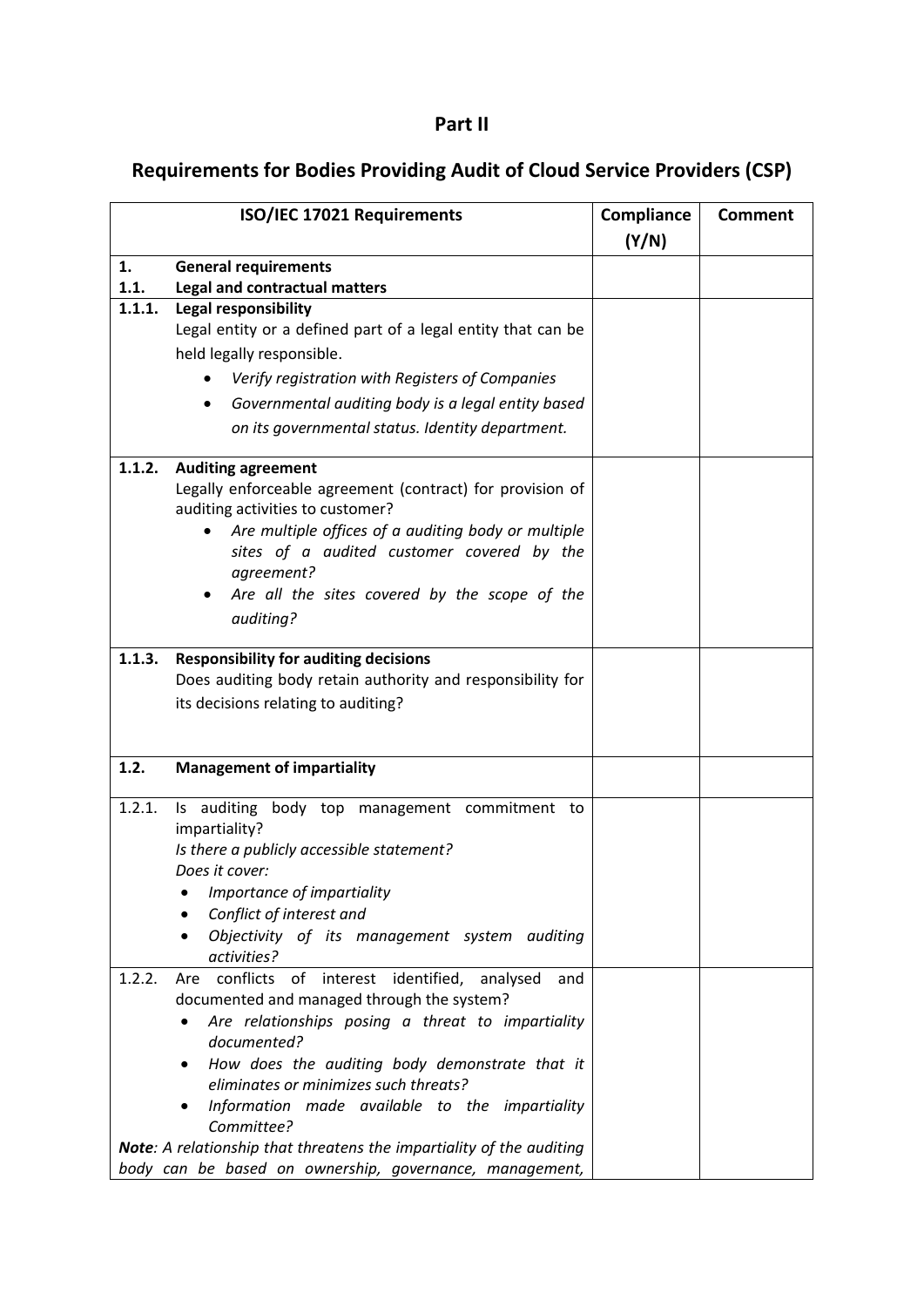|        | personnel, shared resources, finances, contracts, marketing and                               |  |
|--------|-----------------------------------------------------------------------------------------------|--|
|        | payment of a sales commission or other inducement for the referral<br>of new clients, etc.    |  |
| 1.2.3. | Not offering auditing when relationships that threaten                                        |  |
|        | impartiality cannot be eliminated or minimized.                                               |  |
| 1.2.4. | Does the auditing body audit another auditing body as per                                     |  |
|        | ISO 17021 management system auditing activities as an                                         |  |
|        | Audit Organization of a CSP                                                                   |  |
| 1.2.5. | Do the auditing body and any part of the same legal entity                                    |  |
|        | offer or provide management system consultancy ( ISO<br>27001, 27018, 27017 etc.) ?           |  |
|        | This applies also to that part of government identified as                                    |  |
|        | the auditing body.                                                                            |  |
| 1.2.6. | Does the auditing body provide internal audits to its                                         |  |
|        | audited customers? (as per 27001, 27017, 27018)                                               |  |
|        | Does the auditing body audit a management system on                                           |  |
|        | which it provided internal audits within 2 years following<br>the end of the internal audits? |  |
|        | This applies also to that part of government identified as                                    |  |
|        | auditing body.                                                                                |  |
| 1.2.7. | Does the auditing body audit a customer when the auditing                                     |  |
|        | body's relationship with a management system consultancy                                      |  |
|        | or internal audits, poses an unacceptable threat to the                                       |  |
|        | impartiality of the auditing body?                                                            |  |
| 1.2.8. | Does the auditing body outsource audits to a consultancy                                      |  |
|        | organization? (Unacceptable threat to impartiality).                                          |  |
| 1.2.9. | Are the auditing body's activities marketed or linked with                                    |  |
|        | consultancy?                                                                                  |  |
|        | Auditing body takes action to correct inappropriate                                           |  |
|        | claims by any consultancy organization?                                                       |  |
|        |                                                                                               |  |
|        | Are there any implications by auditing body that                                              |  |
|        | auditing would be simpler, easier, faster or less                                             |  |
|        | expensive if a specified consultancy organization is                                          |  |
|        | used?                                                                                         |  |
|        | 1.2.10. Does auditing body ensure no conflict of interest of                                  |  |
|        |                                                                                               |  |
|        | personnel?                                                                                    |  |
|        | 2 Years rule applied, how effective is the process?                                           |  |
|        | 1.2.11. Is action taken to respond to any threats to auditing body's                          |  |
|        | impartiality arising from the Actions of other persons,                                       |  |
|        | bodies or organizations?                                                                      |  |
|        |                                                                                               |  |
|        | 1.2.12. Do all auditing body personnel, internal, external or                                 |  |
|        | committees act impartially and does the auditing body                                         |  |
|        | commercial, financial or other pressure to<br>allow                                           |  |
|        | compromise impartiality?                                                                      |  |
|        |                                                                                               |  |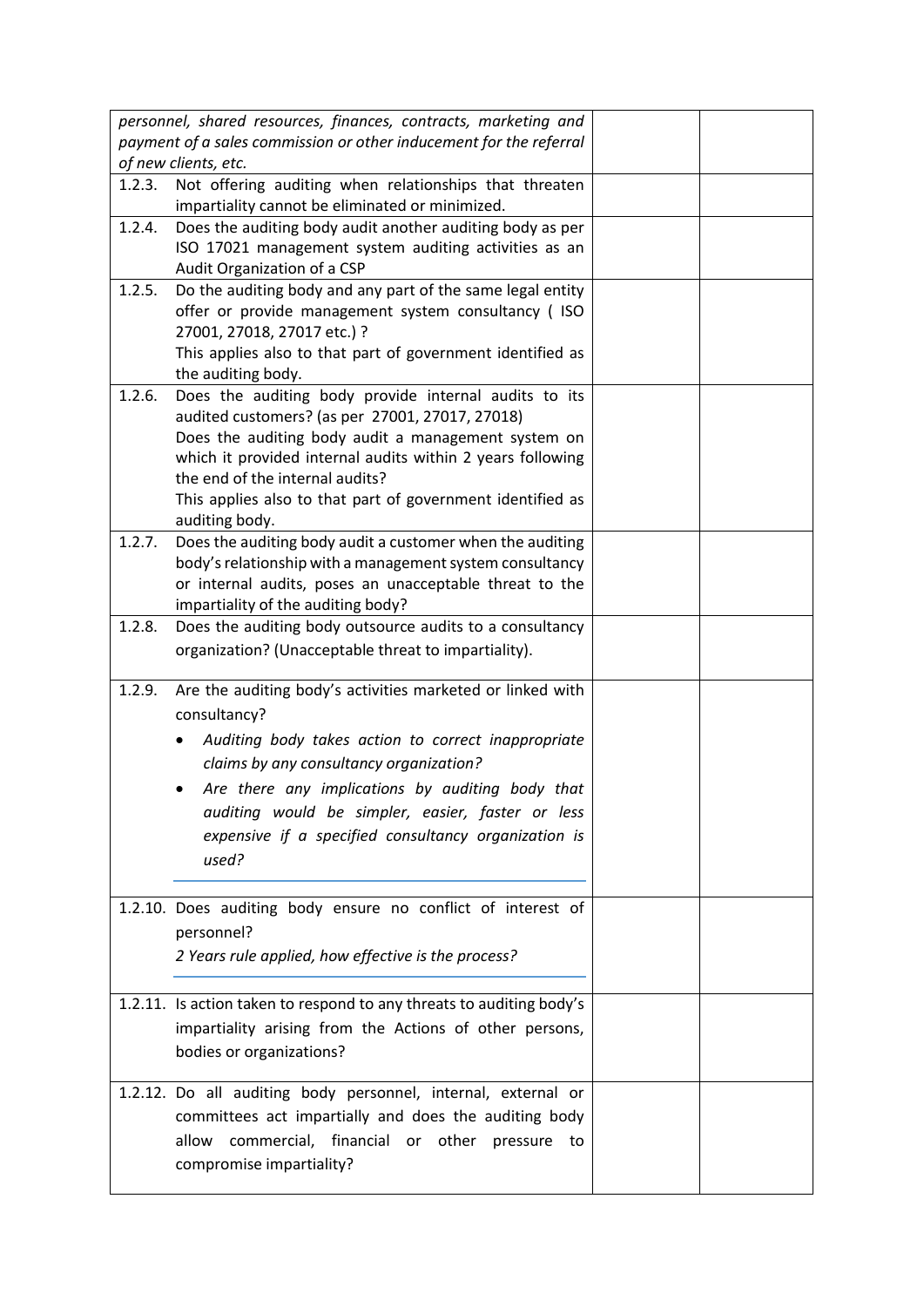|        | 1.2.13. Does the auditing body require all personnel to reveal any            |  |
|--------|-------------------------------------------------------------------------------|--|
|        | conflict of interest situations?                                              |  |
|        | Information used as input to identifying threats to                           |  |
|        | impartiality?                                                                 |  |
| 1.3.   | <b>Liability and Financing</b>                                                |  |
|        |                                                                               |  |
| 1.3.1. | Is the auditing body able to demonstrate that it has                          |  |
|        | evaluated risks arising from its auditing activities and that it              |  |
|        | has adequate arrangements (e.g. insurance or reserves) to                     |  |
|        | cover liabilities arising from its operations in each of its field            |  |
|        | of activities and the geographic areas in which it operates?                  |  |
| 1.3.2. | Does the auditing body evaluate its finances and sources of                   |  |
|        | income and demonstrate to the committee that initially                        |  |
|        | and on an ongoing basis, commercial, financial or other                       |  |
|        | pressures do not compromise its impartiality?                                 |  |
| 2.     | <b>Structural requirements</b>                                                |  |
| 2.1.   | Organizational structure and top management                                   |  |
| 2.1.1. | Organizational structure documented including duties,                         |  |
|        | authorities for personnel<br>responsibilities and<br>and                      |  |
|        | committees; and relationships to other parts within the<br>same legal entity? |  |
|        |                                                                               |  |
| 2.1.2. | Does the auditing body identify the top management                            |  |
|        | (board, group of persons, or person) having overall                           |  |
|        |                                                                               |  |
|        | authority and responsibility for each of the following:                       |  |
|        | a) development of policies relating to the operation of                       |  |
|        | the body?                                                                     |  |
|        | supervision of the implementation of policies and<br>b)                       |  |
|        | procedures?                                                                   |  |
|        | supervision of the finances of the body?<br>C)                                |  |
|        | d)<br>Development of management system<br>auditing                            |  |
|        | services and schemes?                                                         |  |
|        | e) Performance<br>of<br>audits<br>and<br>auditing<br>and                      |  |
|        | responsiveness to complaints?                                                 |  |
|        | Decisions on auditing?<br>f)                                                  |  |
|        | delegation of authority to committees or individuals,<br>g)                   |  |
|        | as required, to undertake defined activities on its                           |  |
|        | behalf?                                                                       |  |
|        | h) Contractual arrangements?                                                  |  |
| 2.1.3. | Providing adequate resources for auditing activities?<br>i)                   |  |
|        | Formal rules for the appointment, terms of reference and                      |  |
|        | operation of any committees involved in the auditing<br>activities?           |  |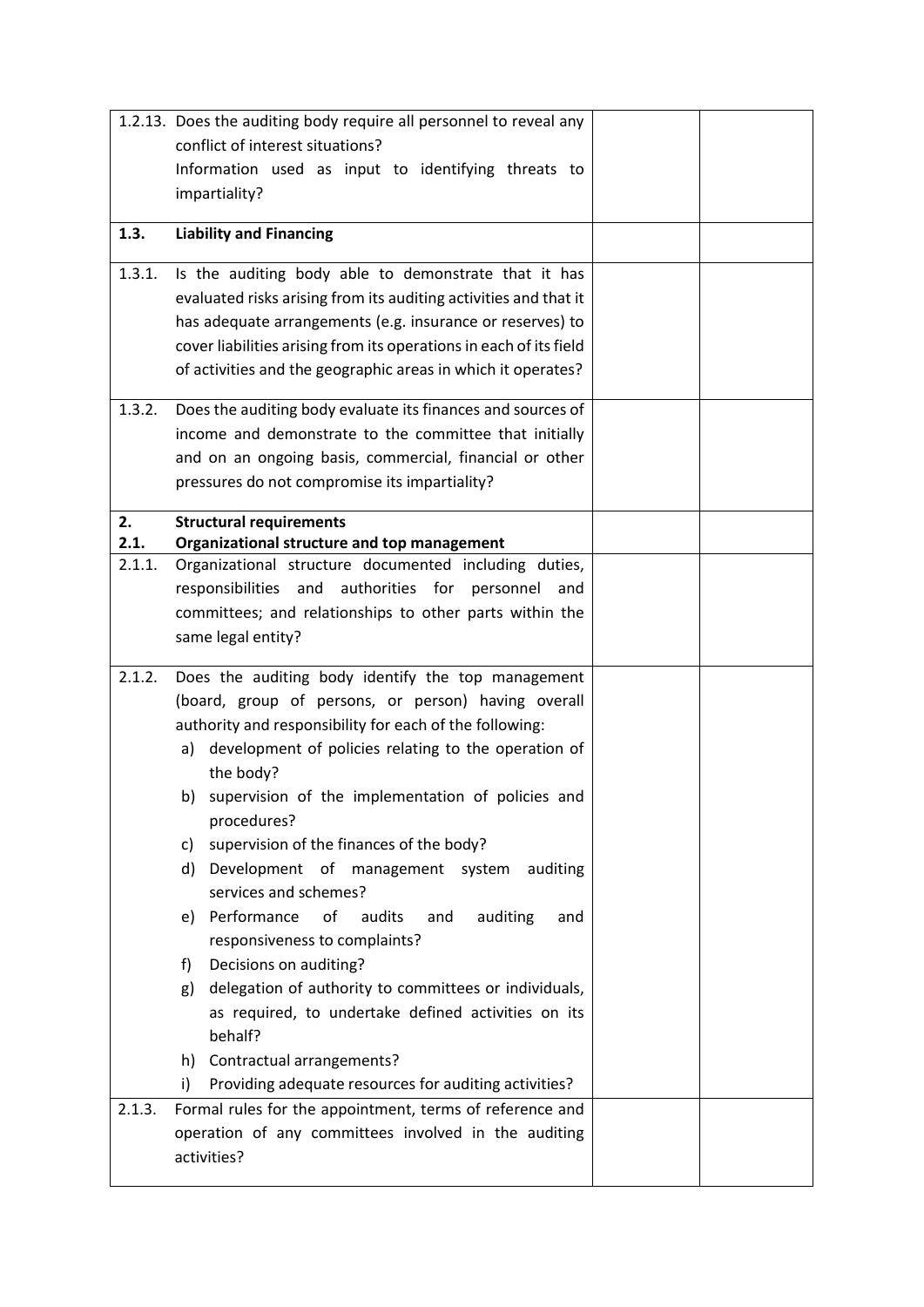| 2.2.             | <b>Committee for safeguarding impartiality</b>                                                                                                                                                                                                                                                                                                                                                                                                                                                                          |  |
|------------------|-------------------------------------------------------------------------------------------------------------------------------------------------------------------------------------------------------------------------------------------------------------------------------------------------------------------------------------------------------------------------------------------------------------------------------------------------------------------------------------------------------------------------|--|
| 2.2.1.           | Does the structure of the auditing body safeguard the<br>impartiality of the activities of the auditing body and does<br>it provide for a committee to:<br>Assist in developing the policies relating to impartiality<br>a)<br>of its auditing activities?<br>Counteract any tendency on the part of an auditing<br>b)<br>body to allow commercial or other considerations to<br>present the consistent objective provision of auditing<br>activities?                                                                  |  |
|                  | advise on matters affecting confidence<br>C)                                                                                                                                                                                                                                                                                                                                                                                                                                                                            |  |
|                  | d) including openness and public perception?<br>Conduct an annual review of the impartiality of the<br>e)<br>audit and decision-making processes of the auditing<br>body?                                                                                                                                                                                                                                                                                                                                               |  |
| 2.2.2.           | Is the composition, terms of reference, duties, authorities,<br>competence of members and responsibilities of this<br>committee formally documented and authorized by top<br>management of the auditing body to ensure:<br>representation of a balance of interests?<br>a)<br>b) access to all the information<br>The right to take independent action, where the top<br>c)<br>management of the auditing body does not respect<br>the advice of the committee<br>Is confidentiality maintained when taking independent |  |
| actions?         |                                                                                                                                                                                                                                                                                                                                                                                                                                                                                                                         |  |
| 2.2.3.           | Are key interests identified and invited to this committee?                                                                                                                                                                                                                                                                                                                                                                                                                                                             |  |
| 3.<br>3.1.       | <b>Resource requirements</b><br><b>Competence of management and personnel</b>                                                                                                                                                                                                                                                                                                                                                                                                                                           |  |
| 3.1.1.           | Does an auditing body have a process to ensure that<br>personnel have appropriate knowledge relevant to the<br>types of management systems and geographical areas in<br>which it operates?<br>Is competence required for each technical area and for each<br>function in the auditing activity determined for each<br>technical area?<br>Is the means for the demonstration of competence<br>determined?                                                                                                                |  |
| 3.1.2.           | Are competences requirements determined for all auditing<br>body personnel and are this as per documented process? Is<br>the documented process as per auditing scheme?                                                                                                                                                                                                                                                                                                                                                 |  |
| 3.1.3.<br>3.1.4. | <b>Evaluation processes</b><br>Does the auditing body have documented processes for the<br>initial competence evaluation and on-going monitoring of<br>competence and performance of all personnel involved in<br>the management and performance of audits and auditing?<br>Are these methods effective?<br>Other considerations                                                                                                                                                                                        |  |
|                  |                                                                                                                                                                                                                                                                                                                                                                                                                                                                                                                         |  |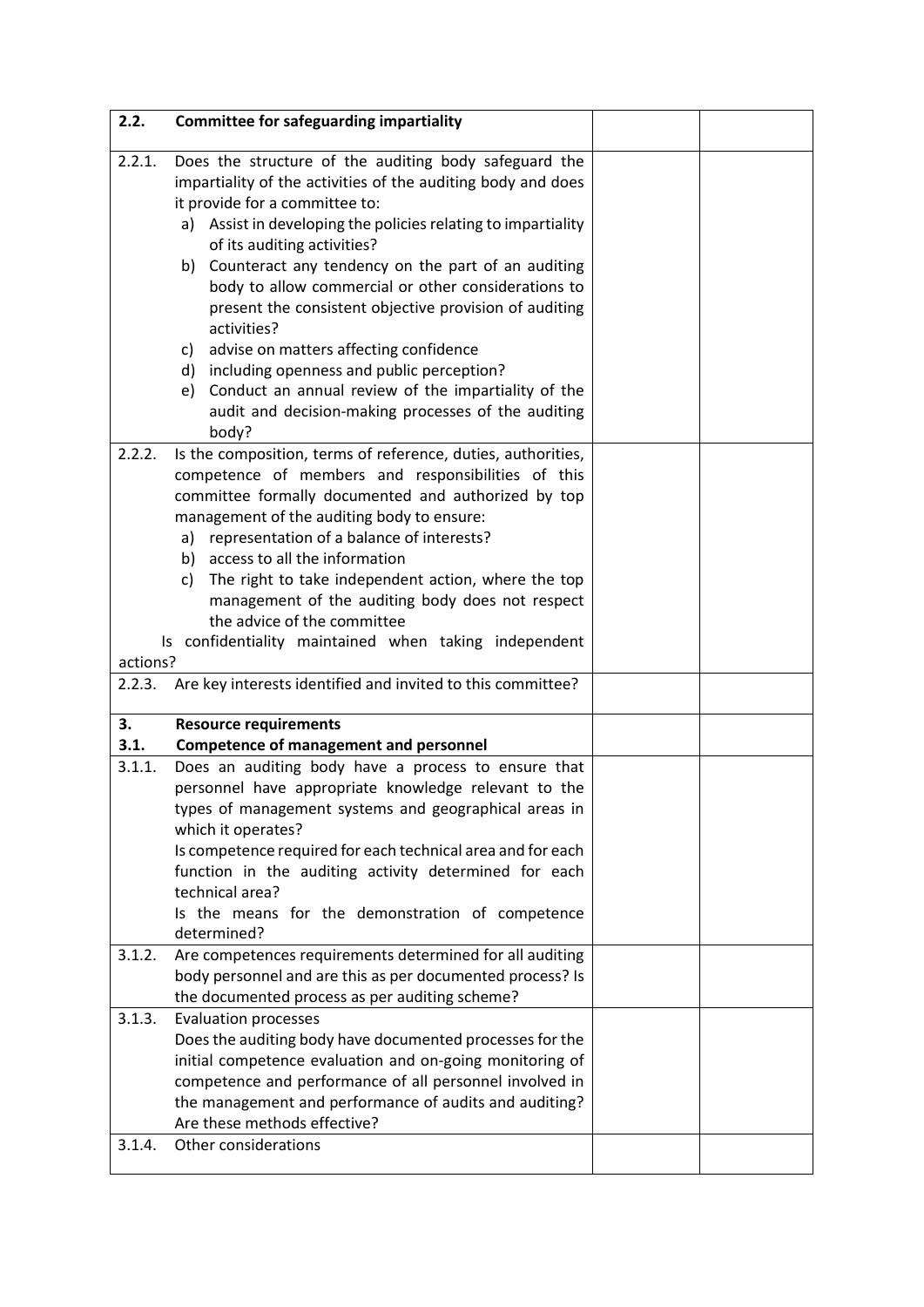|        | 3.1.4.1. Does the auditing body address the functions undertaken |  |
|--------|------------------------------------------------------------------|--|
|        | by management and administrative personnel while                 |  |
|        | determining the competence requirements?                         |  |
|        | 3.1.4.2. Does the auditing body have access to the necessary     |  |
|        | expertise for technical<br>technical<br>areas,<br>types<br>οf    |  |
|        | management system and geographic areas in which it               |  |
|        | operates?                                                        |  |
| 3.2.   | Personnel involved in the auditing activities                    |  |
|        |                                                                  |  |
| 3.2.1. | Does the auditing body as part of its own organization have      |  |
|        | personnel with sufficient competence for managing the            |  |
|        | type and range of audit programmes and other auditing            |  |
|        | work performed?                                                  |  |
| 3.2.2. | Does the auditing body employ or have access to a                |  |
|        | sufficient number of auditors including audit team leaders       |  |
|        | and technical experts to cover all activities and volume of      |  |
|        | work?                                                            |  |
| 3.2.3. | Does the auditing body make clear to each person                 |  |
|        | concerned duties, responsibilities and authorities?              |  |
| 3.2.4. | Does the auditing body have defined processes for:               |  |
|        | Selecting                                                        |  |
|        | Training<br>٠                                                    |  |
|        | Formally authorizing auditors and                                |  |
|        | Selecting technical experts?                                     |  |
|        | Does the initial competence evaluation of an auditor             |  |
|        | include the ability to apply required knowledge and skill        |  |
|        | during audits, as determined by a competent evaluator            |  |
|        | observing (witnessing) the auditor conducting an audit?          |  |
| 3.2.5. | Does the auditing body have a process to achieve and             |  |
|        | demonstrate effective auditing, including the use of             |  |
|        | auditors and audit team leaders possessing generic auditing      |  |
|        | skills and knowledge in specific technical areas?                |  |
|        | Does the auditing body define the knowledge and skills for       |  |
|        | specific auditing functions?                                     |  |
| 3.2.6. | Are auditors and technical experts knowledgeable of the          |  |
|        | auditing body's audit processes, auditing scheme and its         |  |
|        | requirements and other relevant requirements?                    |  |
|        | Does the auditing body give auditors and technical expert's      |  |
|        | access to an up-to-date set of documented procedures             |  |
|        | giving audit instructions and all relevant information on the    |  |
|        | auditing activities?                                             |  |
| 3.2.7. | Are auditors and technical experts used in these activities      |  |
|        | where they have demonstrated competence?                         |  |
| 3.2.8. | Are training needs identified for functions performed?           |  |
|        | Where there is need, is training offered or provided?            |  |
| 3.2.9. | Are person(s) taking the auditing decisions knowledgeable        |  |
|        | on the:                                                          |  |
|        | applicable standard;                                             |  |
|        | auditing requirements;                                           |  |
|        | have demonstrated competence to evaluate the audit               |  |
|        | processes and                                                    |  |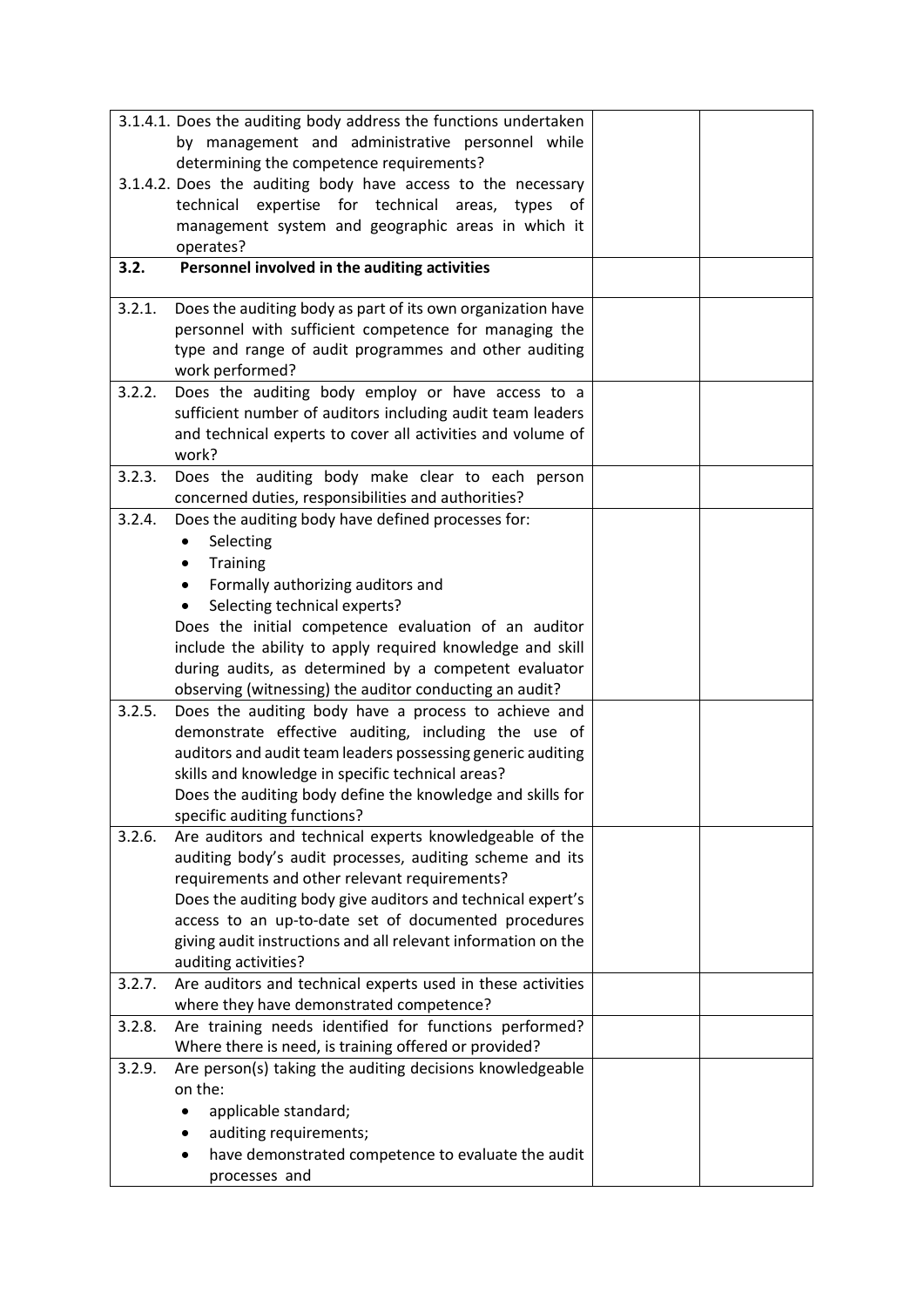|            | related recommendations of the audit team?                     |  |
|------------|----------------------------------------------------------------|--|
|            | 3.2.10. Does documented procedures and criteria for monitoring |  |
|            | and measurement of performance of all personnel exist?         |  |
|            | Competence reviewed to identify training needs?                |  |
| 3.2.11. Do | include a combination of<br>procedures<br>on-site              |  |
|            | observation, review of audit reports and feedback from         |  |
|            | customers or from the market?                                  |  |
|            | 3.2.12. Does the auditing body periodically observe the        |  |
|            | performance of each auditor on-site? Is the frequency of       |  |
|            | on-site observations based on need determined from all         |  |
|            | monitoring information available?                              |  |
| 3.3.       | Use of individual external auditors and external technical     |  |
|            | experts                                                        |  |
|            | Does an auditing body have a written agreement with            |  |
|            | external auditors and external technical experts in place by   |  |
|            | which they commit themselves to comply with applicable         |  |
|            | policies and procedures as defined? Does the agreement         |  |
|            | address all relevant aspects?                                  |  |
| 3.4.       | <b>Personnel records</b>                                       |  |
| 3.4.1.     | Does the auditing body maintain up-to-date personnel           |  |
|            | records including:                                             |  |
|            | Relevant qualifications;<br>٠                                  |  |
|            | Training;<br>٠                                                 |  |
|            | Experience;<br>٠                                               |  |
|            | Affiliations;<br>$\bullet$                                     |  |
|            | Professional status;<br>٠                                      |  |
|            | Competence; and<br>٠                                           |  |
|            | Any relevant consultancy services?                             |  |
|            | Does this include management and administrative                |  |
|            | personnel in addition to those performing auditing             |  |
|            | activities?                                                    |  |
| 3.5.       | <b>Outsourcing</b>                                             |  |
| 3.5.1      | Does the auditing body have a process in which it describes    |  |
|            | the conditions under which outsourcing may take place?         |  |
|            | Legally enforceable agreement with each body that              |  |
|            | provides outsourced services?                                  |  |
|            |                                                                |  |
| 3.5.2.     | Is the auditing body outsourcing auditing decisions?           |  |
| 3.5.3.     | Does the auditing body:                                        |  |
|            | a) take responsibilities for all activities outsourced?        |  |
|            | b) ensure that the body that provides outsources               |  |
|            | activities:                                                    |  |
|            | conforms to the auditing body's requirements                   |  |
|            | conforms to the applicable provisions of this<br>٠             |  |
|            | international<br>standard including competence,                |  |
|            | impartiality and confidentiality?                              |  |
|            | ensure that the outsourced services are not involved<br>C)     |  |
|            | in any way that impartiality could be compromised?             |  |
| 3.5.4.     | procedures for the qualification<br>Documented<br>and          |  |
|            | monitoring of all outsourced services used for auditing        |  |
|            | activities?                                                    |  |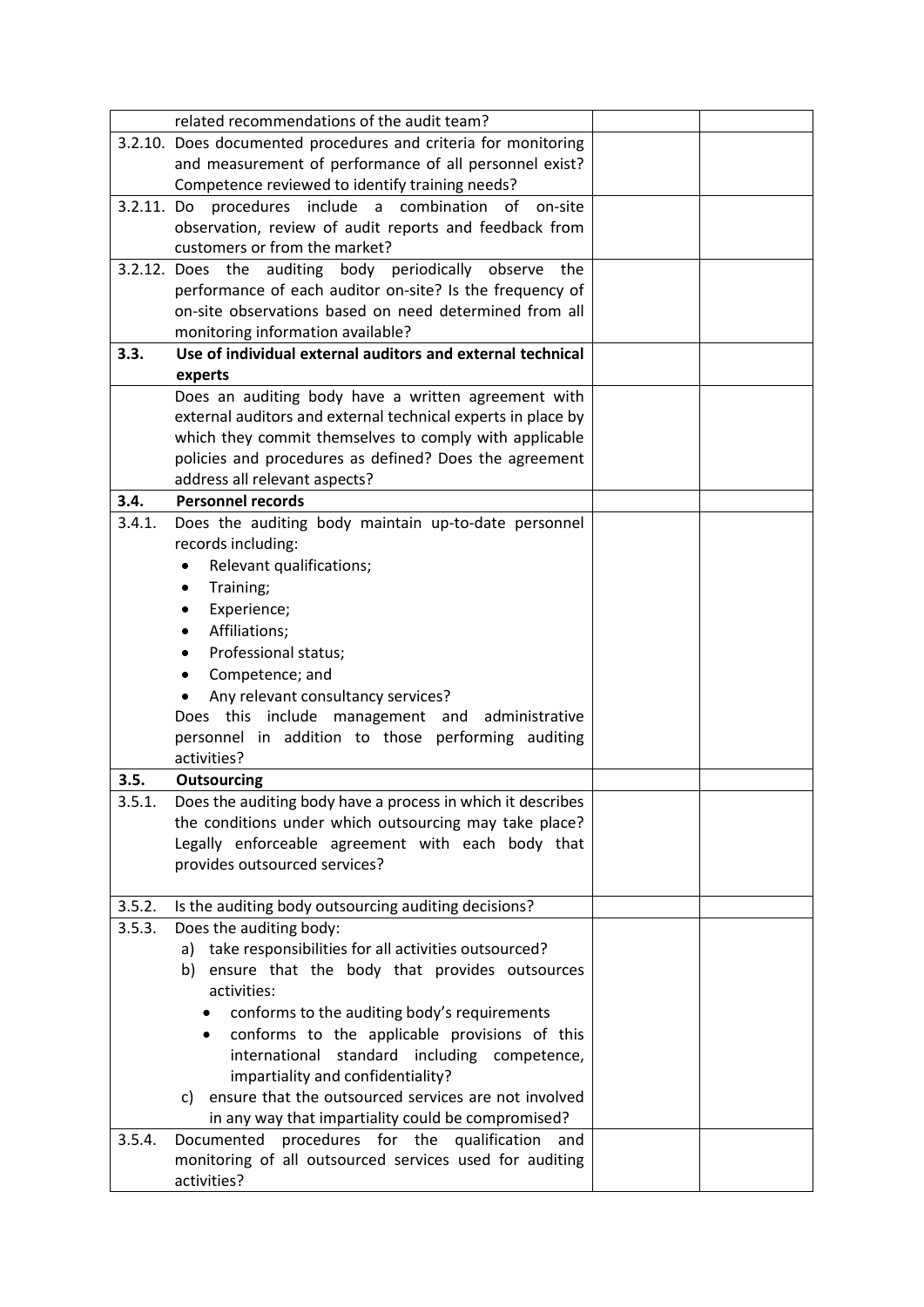|        | Records of the competence of auditors and technical                                              |  |
|--------|--------------------------------------------------------------------------------------------------|--|
|        | experts maintained?                                                                              |  |
| 4.     | <b>Information requirements</b>                                                                  |  |
| 4.1.   | <b>Publicly accessible information</b>                                                           |  |
| 4.1.1. | Does the auditing body maintains and make publicly                                               |  |
|        | accessible or provide upon request information describing                                        |  |
|        | its audit processes, auditing processes and about the                                            |  |
|        | auditing activities, types of management systems and                                             |  |
|        | geographical areas in which it operates?                                                         |  |
| 4.1.2. | Is the information provided by the auditing body to any                                          |  |
|        | client or to the market place including advertising accurate                                     |  |
| 4.1.3. | and not misleading?<br>Does the auditing body on request from any party provide                  |  |
|        | means to confirm the validity of a given auditing report.                                        |  |
| 4.2.   | Auditing documents                                                                               |  |
| 4.2.1. | Does the auditing body provide auditing documents to the                                         |  |
|        | audited client by any means it chooses?                                                          |  |
| 4.2.2. | Is the effective date on a auditing document the date before                                     |  |
|        | the auditing decision?                                                                           |  |
| 4.2.3. | Does the auditing document(s) identify the following:                                            |  |
|        | a) The name and geographic location of each client and                                           |  |
|        | any sites within the scope of a multi-site auditing?                                             |  |
|        | The dates of conducting auditing?<br>b)                                                          |  |
|        | The re-auditing due date consistent with the re-<br>c)                                           |  |
|        | auditing cycle?                                                                                  |  |
|        | d) a unique identification code?                                                                 |  |
|        | The standard and/or other normative document<br>e)                                               |  |
|        | including issue number and/or revision used for the                                              |  |
|        | audited customer?                                                                                |  |
|        | The scope of auditing with respect to product<br>f)                                              |  |
|        | (including service), process, etc. as applicable at each                                         |  |
|        | site?                                                                                            |  |
|        | The name, address and auditing mark of the auditing<br>g)                                        |  |
|        | body; other marks (e.g. accreditation symbol)?<br>Any other information required by the standard |  |
|        | h)<br>and/or other normative document used for auditing?                                         |  |
|        | In the event of issuing any revised auditing documents,<br>i)                                    |  |
|        | a means to distinguish the revised documents from                                                |  |
|        | any prior obsolete documents?                                                                    |  |
| 4.3.   | <b>Directory of audited customers</b>                                                            |  |
|        | Does the auditing body maintain and make publicly                                                |  |
|        | accessible or provide upon request, by any means it                                              |  |
|        | chooses, a directory of valid auditing reports                                                   |  |
| 4.4.   | Reference to auditing and use of marks                                                           |  |
| 4.4.1. | Does the auditing body have a policy governing any mark                                          |  |
|        | that it authorizes audited customers to use?                                                     |  |
| 4.4.2. | Does the auditing body require that the client organization:                                     |  |
|        | a) Conforms to the requirements of the auditing body                                             |  |
|        | when making reference to its auditing status in                                                  |  |
|        | communication media?                                                                             |  |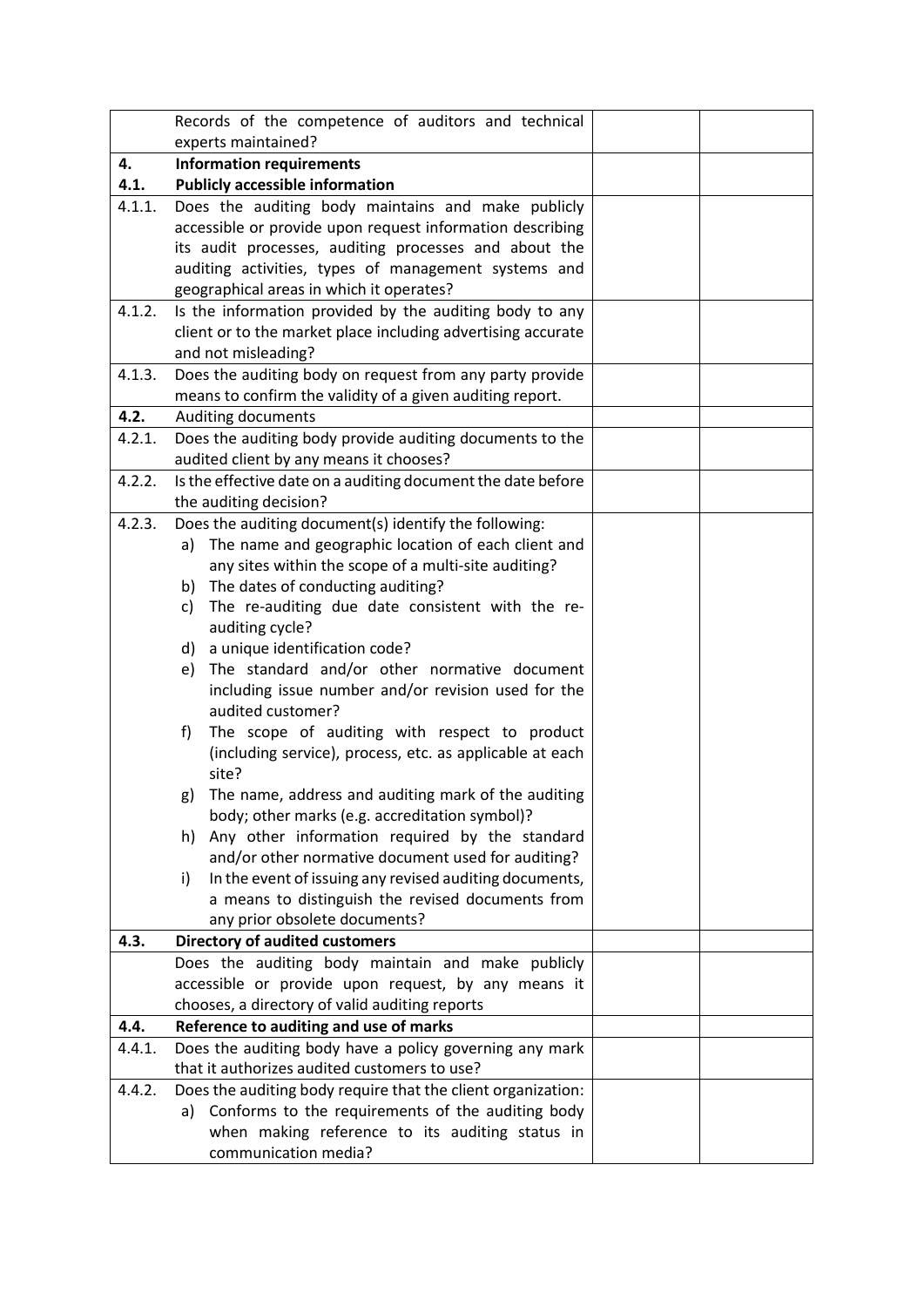|        | Does not make or permit any misleading statement<br>b)                                                     |  |
|--------|------------------------------------------------------------------------------------------------------------|--|
|        | regarding its auditing?                                                                                    |  |
|        | Does not use or permit the use of a auditing document<br>C)<br>or any part thereof in a misleading manner? |  |
|        | d) Upon suspension or withdrawal of its auditing                                                           |  |
|        | discontinues its use of all advertising matter that                                                        |  |
|        | contains a reference to auditing, as directed by the                                                       |  |
|        | auditing body?                                                                                             |  |
|        | Amends all advertising matter when the scope of<br>e)                                                      |  |
|        | auditing has been reduced?                                                                                 |  |
|        | Does not imply that the auditing applies to activities<br>f)                                               |  |
|        | that are outside the scope of auditing? And                                                                |  |
|        | Does not use its auditing in such a manner that would<br>g)                                                |  |
|        | bring the auditing body and/or auditing system into                                                        |  |
|        | disrepute and lose public trust?                                                                           |  |
| 4.4.3. | Does the auditing body exercise proper control of                                                          |  |
|        | ownership and take action to deal with incorrect references                                                |  |
|        | to auditing status or misleading use of audit reports?                                                     |  |
| 4.5.   | Confidentiality                                                                                            |  |
| 4.5.1. | Does the auditing body through legally enforceable                                                         |  |
|        | agreements have a policy and arrangements to safeguard                                                     |  |
|        | the confidentiality of the information at all levels of its                                                |  |
|        | structure, including committees and external bodies or                                                     |  |
|        | individuals acting on its behalf?                                                                          |  |
| 4.5.2. | Client informed by the auditing body of the confidential                                                   |  |
|        | information it intends to place in the public domain?                                                      |  |
| 4.5.3. | Is information about a particular client or individual                                                     |  |
|        | disclosed to a third party without the written consent of the                                              |  |
|        | client or individual concerned? Where the auditing body is                                                 |  |
|        | required by law to release confidential information to a                                                   |  |
|        | third party, is the customer or individual concerned, unless                                               |  |
|        | regulated by law, notified in advance of the information                                                   |  |
|        | provided?                                                                                                  |  |
| 4.5.4. | Is information about the client treated as confidential,                                                   |  |
|        | consistent with the auditing body's policy?                                                                |  |
| 4.5.5. | Do all personnel acting on the auditing body behalf keep                                                   |  |
|        | confidential all information obtained or created during the                                                |  |
|        | performance of the auditing body's activities?                                                             |  |
| 4.5.6. | Does the auditing body have available and use equipment                                                    |  |
|        | and facilities that ensure the secure handling of confidential<br>information (e.g. documents, records)?   |  |
| 4.5.7. | When confidential information is made available to other                                                   |  |
|        | bodies (e.g. Accreditation Body, agreement group of a peer                                                 |  |
|        | assessment scheme) does the auditing body inform its                                                       |  |
|        | client of this action?                                                                                     |  |
| 4.6.   | Information exchange between a auditing body and its                                                       |  |
|        | customers                                                                                                  |  |
| 4.6.1. | Information on the auditing activity and requirements                                                      |  |
|        | Does the auditing body provide and update clients on the                                                   |  |
|        | following:                                                                                                 |  |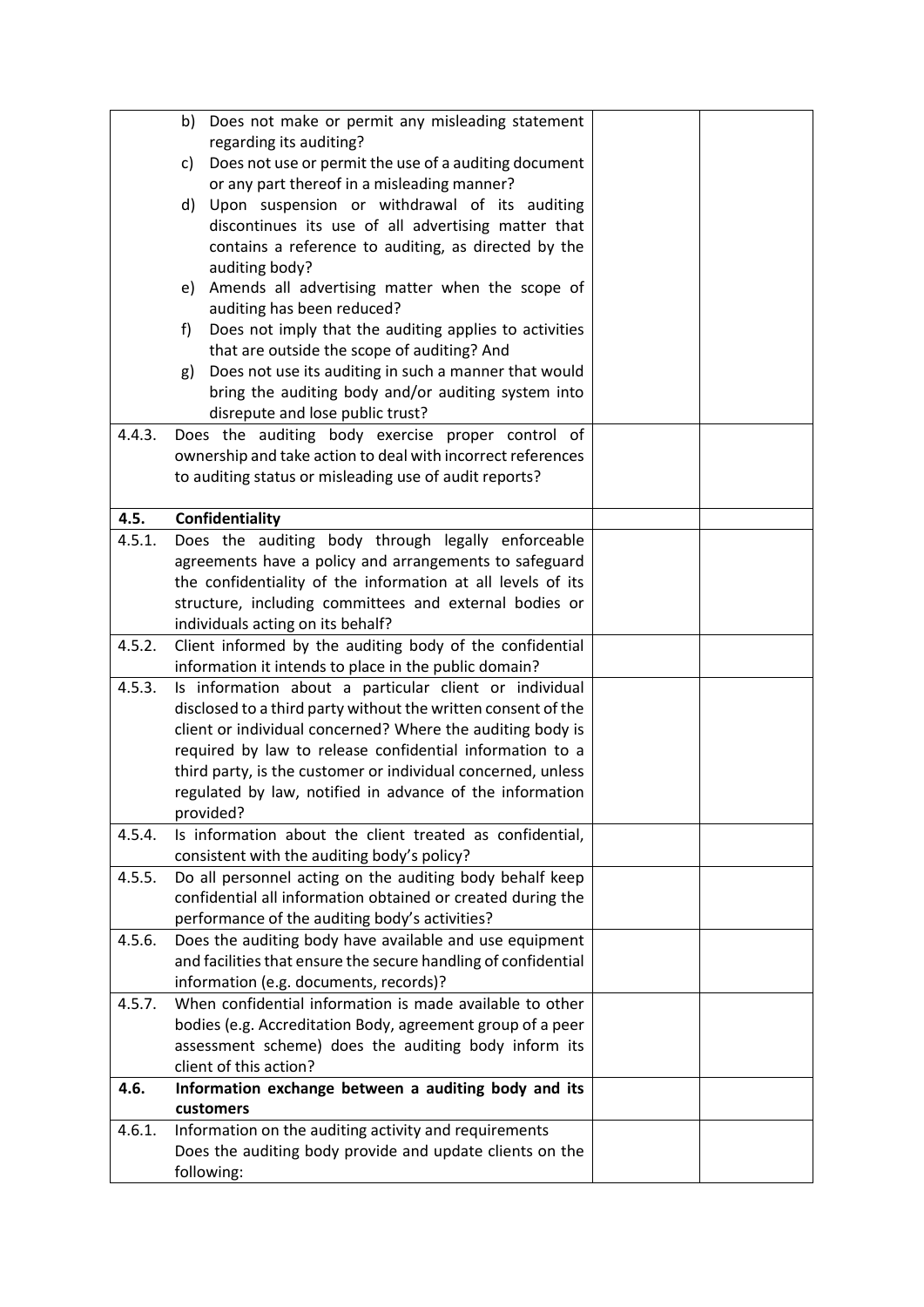|        | a detailed description of the initial and continuing<br>a)                                                              |  |
|--------|-------------------------------------------------------------------------------------------------------------------------|--|
|        | auditing activity including the application, initial<br>audits, surveillance audits                                     |  |
|        | The normative requirements for auditing?<br>b)                                                                          |  |
|        | Information about the fees for application, initial<br>c)                                                               |  |
|        | auditing and continuing auditing?                                                                                       |  |
|        | The auditing body's requirements for the prospective<br>d)                                                              |  |
|        | customer:                                                                                                               |  |
|        | To comply with auditing requirements?<br>1.                                                                             |  |
|        | 2. To make all necessary arrangements for the                                                                           |  |
|        | conduct of the audits including provision for                                                                           |  |
|        | examining documentation and the access to all                                                                           |  |
|        | processes and areas, records and personnel for the                                                                      |  |
|        | purposes of initial auditing, surveillance, re-                                                                         |  |
|        | auditing and resolution of complaints, and?<br>make provisions where applicable<br>3.<br>To<br>to                       |  |
|        | accommodate the presence of observers (e.g.                                                                             |  |
|        | accreditation auditors or trainee auditors)?                                                                            |  |
|        | e) Documents describing the rights and duties of audited                                                                |  |
|        | clients including requirements when making reference                                                                    |  |
|        | to its auditing in communication of any kind in line                                                                    |  |
|        | with the requirements?                                                                                                  |  |
|        | Information on procedures for handling complaints<br>f)                                                                 |  |
|        | and appeals?                                                                                                            |  |
| 4.6.2. | Notice of changes by a auditing body                                                                                    |  |
|        | Does the auditing body give its audited clients due notice of<br>any changes to its requirements for auditing? Does the |  |
|        | auditing body verify that each audited client complies with                                                             |  |
|        | the new requirements?                                                                                                   |  |
|        |                                                                                                                         |  |
| 4.6.3. | Notice of changes by a client                                                                                           |  |
|        | Legally enforceable arrangements to ensure that the                                                                     |  |
|        | audited customer informs the auditing body of matters that                                                              |  |
|        | may affect the management system's ability to continue to<br>fulfil the requirements of the standard/criteria used for  |  |
|        | auditing?                                                                                                               |  |
|        |                                                                                                                         |  |
| 5.     | <b>Process requirements</b>                                                                                             |  |
| 5.1.   | <b>General requirements</b>                                                                                             |  |
| 5.1.1. | Audit programme<br>5.1.1.1. Is the audit programme for the full auditing cycle developed                                |  |
|        | and does it clearly identify the audit activity (ies) required                                                          |  |
|        | for auditing to the selected standard(s) or other normative                                                             |  |
|        | documents?                                                                                                              |  |
|        | 5.1.1.2. Does the audit programme include a two stage initial audit,                                                    |  |
|        | surveillance audits in the 1st and 2nd years and a re-                                                                  |  |
|        | auditing audit in the 3rd year prior to expiration of                                                                   |  |
|        | auditing? (The 3-year auditing cycle begins with the                                                                    |  |
|        | auditing or re-auditing decision).                                                                                      |  |
|        | 5.1.1.3. Where a auditing body is taking account of auditing or other                                                   |  |
|        | audits already granted to the customer, does it collect                                                                 |  |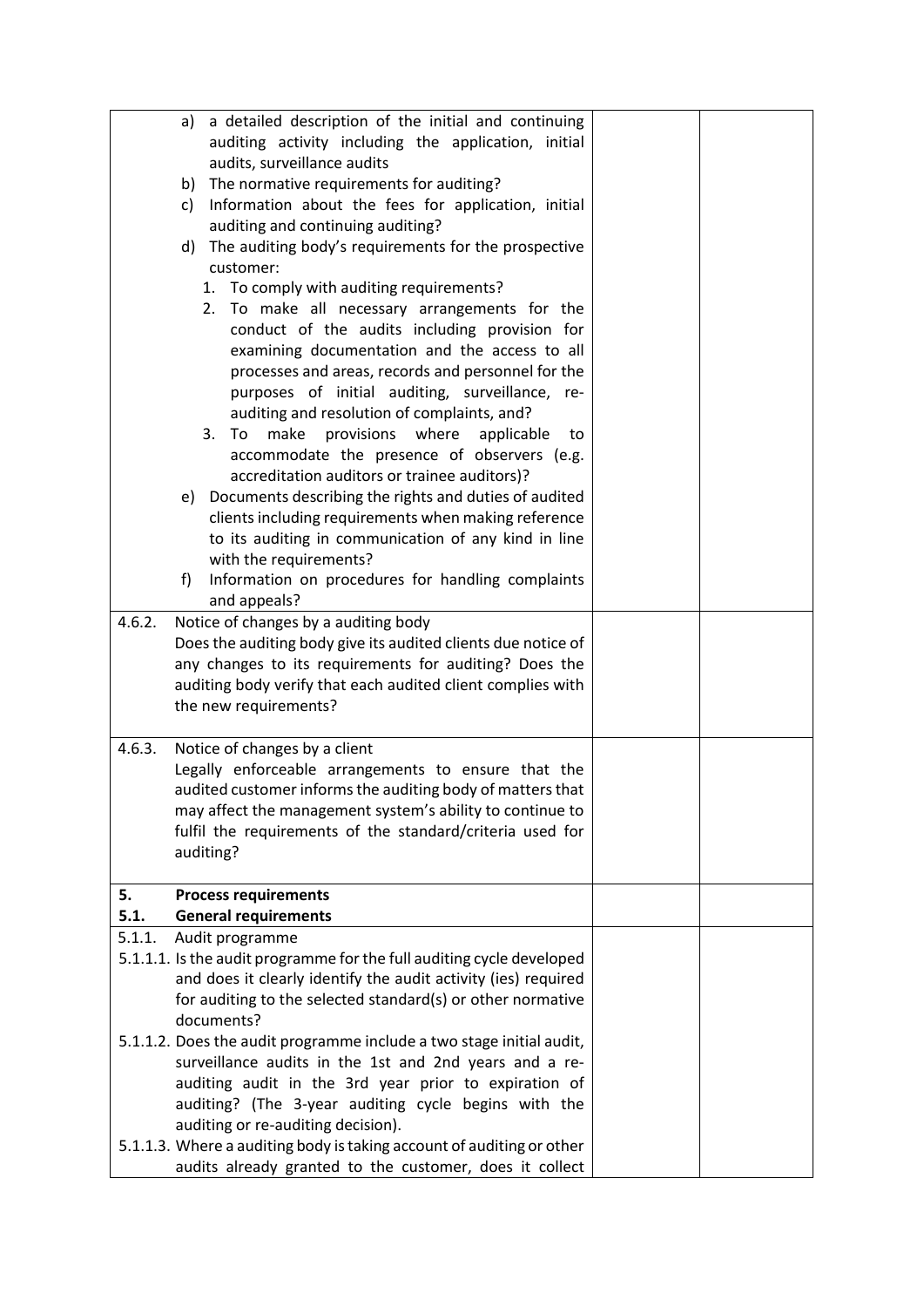| sufficient, verifiable information to justify and record any         |  |
|----------------------------------------------------------------------|--|
| adjustments to the audit programme?                                  |  |
| 5.1.2.<br>Audit plan                                                 |  |
| 5.1.2.1. General                                                     |  |
| Is an audit plan established for each audit to provide the           |  |
| basis for agreement regarding the conduct and scheduling             |  |
| of the audit activities? Is the audit plan based on                  |  |
| documented requirements of the auditing body?                        |  |
| 5.1.2.2. Determining audit objectives, scope and criteria            |  |
| 5.1.2.2.1. Does the auditing body determine the audit objectives? Is |  |
| the audit scope and criteria including changes established           |  |
| by the auditing body after discussions with the client?              |  |
| 5.1.2.2.2. Are audit objectives describe what is to be accomplished  |  |
| by the audit and does it include the following:                      |  |
| a) determination of the conformity of the client's                   |  |
| management system, or parts of it, with the audit                    |  |
| criteria                                                             |  |
| b) evaluation of the ability of the management system                |  |
| to ensure the client organization meets applicable                   |  |
| statutory, regulatory and contractual requirements                   |  |
| c) evaluation of the effectiveness of the management                 |  |
| system to ensure the client organization is                          |  |
| continually meeting its specified objectives                         |  |
| d) as applicable, identification of areas of potential               |  |
| improvement of the management system                                 |  |
| 5.1.2.2.3. Does the audit scope describe the extent and boundaries   |  |
| of the audit? Where the initial or re-auditing process               |  |
| consists of more than one audit, are total audits                    |  |
| consistent with the scope in the auditing?                           |  |
| 5.1.2.2.4. Is the audit criteria used as a reference against which   |  |
| conformity is determined and does it include:                        |  |
| The requirements of a defined normative document                     |  |
| on management systems                                                |  |
| The defined processes and documentation of the                       |  |
| management system developed by the client                            |  |
| 5.1.2.3. Preparing the audit plan:                                   |  |
| Is the audit plan appropriate to the objectives and the scope        |  |
| of the audit; and Preparing the audit plan:                          |  |
| Does it at least include or refer to the following:                  |  |
| The audit objectives<br>a.<br>The audit criteria<br>b <sub>1</sub>   |  |
|                                                                      |  |
| The audit scope including identification of the<br>c.                |  |
| organizational and functional units or processes to be<br>audited    |  |
| The dates and sites where the on-site audit activities<br>d.         |  |
| are to be conducted including visits to temporary sites,             |  |
| as appropriate                                                       |  |
| e. The expected time and duration of on-site audit                   |  |
| activities                                                           |  |
| f.<br>The roles and responsibilities of the audit team               |  |
| members and accompanying persons                                     |  |
|                                                                      |  |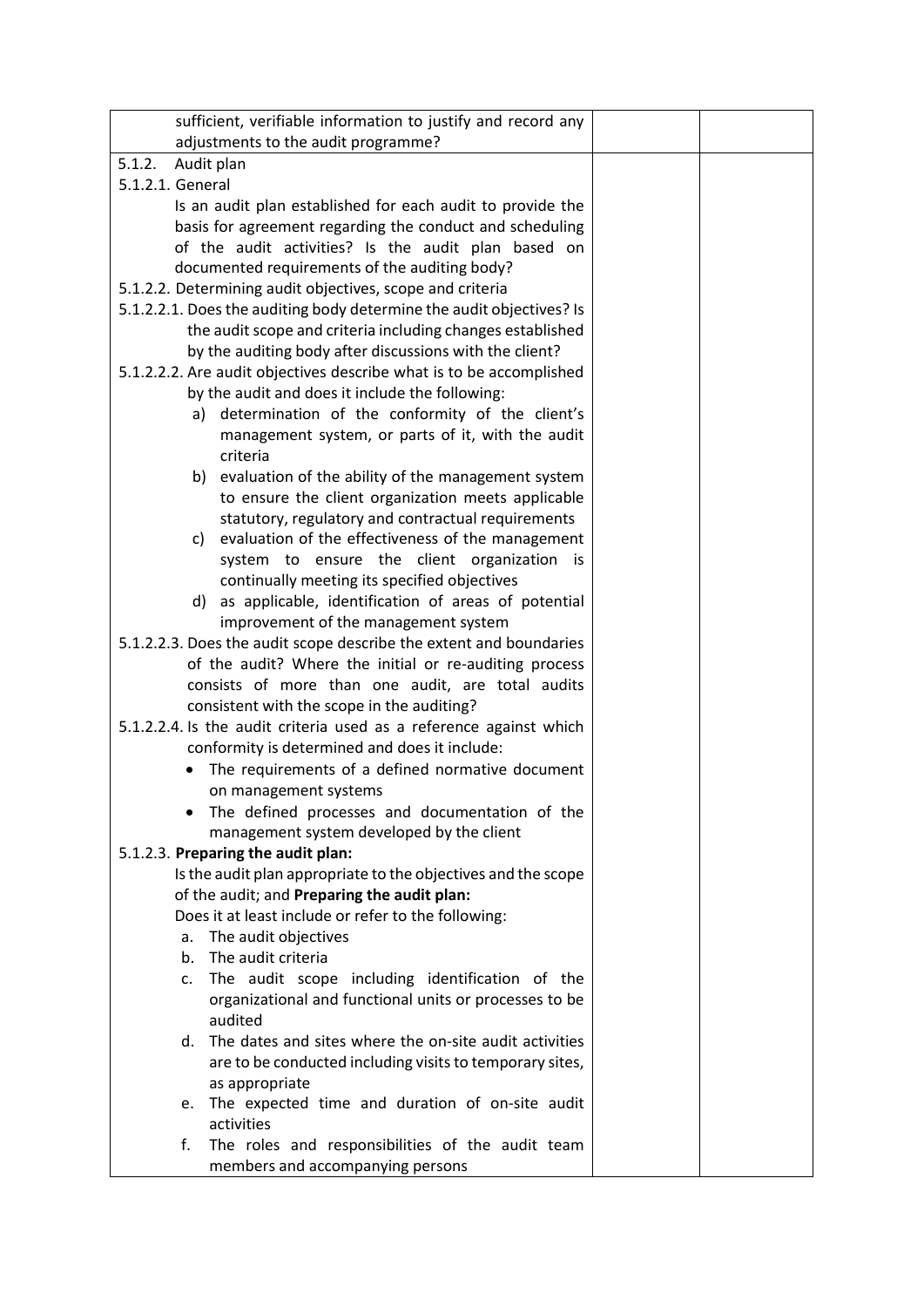| 5.1.3. Audit team selection and assignments                           |  |
|-----------------------------------------------------------------------|--|
| 5.1.3.1. Process in place for selecting and appointing the audit team |  |
| taking into account the competence needed to achieve the              |  |
| objectives of the audit? Where there is only one auditor, is          |  |
| the auditor competent to perform?                                     |  |
| 5.1.3.2. In deciding the size and composition of the audit team was   |  |
| the following considered:                                             |  |
| a) audit objectives, scope, criteria and estimated time of the        |  |
| audit                                                                 |  |
| b) whether the audit is a combined, integrated or joint audit         |  |
| c) the overall competence of the audit team needed to                 |  |
| achieve the objectives of the audit                                   |  |
|                                                                       |  |
| d) Auditing requirements (including any applicable                    |  |
| statutory, regulatory or contractual requirements?                    |  |
| e) Language and culture                                               |  |
| f) Whether the members of the audit team have previously              |  |
| audited the client's management system.                               |  |
| 5.1.3.3. Where the necessary knowledge and skill of the audit team    |  |
| leader and auditors was supplemented by technical                     |  |
| experts, translators and interpreters, were they selected             |  |
| such that they do not unduly influence the audit?                     |  |
| 5.1.3.4. Where auditors-in-training are included in the audit team    |  |
| as participants, was an evaluator appointed? Was the                  |  |
| evaluator competent to take over the duties and have final            |  |
| responsibility for the activities and findings of the auditor-        |  |
| in-training?                                                          |  |
| 5.1.3.5. Does the audit team leader, in consultation with the audit   |  |
| team assign to each team member responsibility for                    |  |
| specific processes, functions, sites, areas or activities and         |  |
| are such assignments taking into account the need for                 |  |
| competence? Were changes to assignments made to                       |  |
| ensure achievement of the audit objectives?                           |  |
| 5.1.4.<br>Determining audit time                                      |  |
| 5.1.4.1. Does the auditing body have documented procedures for        |  |
| determining audit time need to plan and accomplish a                  |  |
| complete and effective audit? Does the procedure based on             |  |
| international norms like IAF GD2 and GD6 documents?                   |  |
| In determining the audit time, does the auditing body                 |  |
| consider among other things the following aspects:                    |  |
| The requirements of the standard?<br>a.                               |  |
| Size and complexity?<br>b.                                            |  |
| Technological and regulatory context?<br>c.                           |  |
| Any outsourcing?<br>d.                                                |  |
| The results of any prior audits?<br>e.                                |  |
| Number of sites and multi-site considerations?<br>f.                  |  |
| The risks associated with the services, processes or<br>g.            |  |
| activities of the organization?                                       |  |
| When audits are combined, joint or integrated?<br>h.                  |  |
| Specific criteria for specific auditing scheme where<br>i.            |  |
| established?                                                          |  |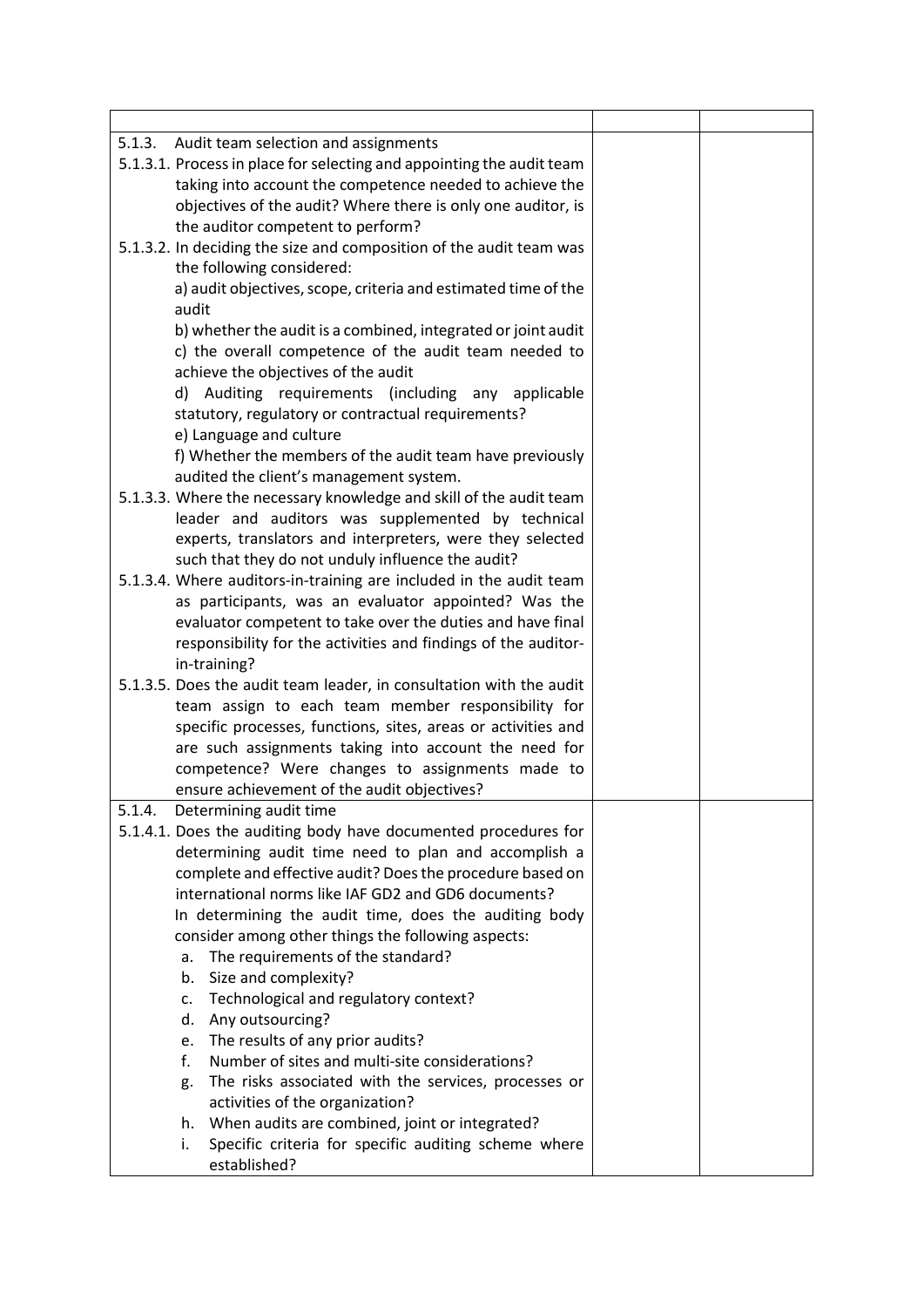|        | 5.1.4.2. Does the auditing body include time spent by any team                                                           |  |
|--------|--------------------------------------------------------------------------------------------------------------------------|--|
|        | member that is not assigned as an auditor?                                                                               |  |
| 5.1.5. | Multi-site sampling                                                                                                      |  |
|        | Where multi-site sampling is utilized, did the auditing body                                                             |  |
|        | develop an adequate sampling programme to ensure                                                                         |  |
|        | proper audit of the management system? Is the rationale                                                                  |  |
|        | for the sampling plan documented? (IAF guidance applies)                                                                 |  |
| 5.1.6. | Communication of audit team tasks                                                                                        |  |
|        | Are the tasks given to the audit team defined and make                                                                   |  |
|        | known to the client? Does the audit team:                                                                                |  |
|        | a) Examine and verify the structure, policies, processes,                                                                |  |
|        | procedures, records and related documents of the                                                                         |  |
|        | customer organization relevant to the management                                                                         |  |
|        | system?                                                                                                                  |  |
|        | Determine that these meet all the requirements<br>b)                                                                     |  |
|        | relevant to the intended scope of auditing?                                                                              |  |
|        | Determine that the processes and procedures are<br>c)                                                                    |  |
|        | established, implemented and maintained effectively,                                                                     |  |
|        | to provide a basis for confidence in the client                                                                          |  |
|        | management system? and                                                                                                   |  |
|        | Communicate to the customer, for its action, any<br>d)                                                                   |  |
|        | inconsistencies between the customer's policy,                                                                           |  |
|        | objectives and targets and the results?                                                                                  |  |
| 5.1.7. | Communication concerning audit team members                                                                              |  |
|        | Does the auditing body provide the name and, when                                                                        |  |
|        | requested, make available background information of each<br>member of the audit team with sufficient time for the client |  |
|        |                                                                                                                          |  |
|        | organization to object to the appointment of any particular<br>auditor or technical expert and for the auditing body to  |  |
|        | reconstitute the team in response to any valid objection?                                                                |  |
| 5.1.8. | Communication of audit plan                                                                                              |  |
|        | Is the audit plan communicated and the dates of the audit                                                                |  |
|        | agreed upon, in advance, with the client organization?                                                                   |  |
| 5.1.9. | Conducting on-site audits                                                                                                |  |
|        | 5.1.9.1. General                                                                                                         |  |
|        | Does the auditing body have a process for conducting on-                                                                 |  |
|        | site audits? Does the process include opening meeting at                                                                 |  |
|        | the start of the audit and closing meeting at the conclusion                                                             |  |
|        | of the audit?                                                                                                            |  |
|        | 5.1.9.2. Conducting the opening meeting                                                                                  |  |
|        | Does the audit team have a formal opening meeting with                                                                   |  |
|        | the client's management and those responsible for the                                                                    |  |
|        | functions or processes to be audited? Is the opening                                                                     |  |
|        | meeting conducted by the Lead auditor? Are audit activities                                                              |  |
|        | explained including the following:                                                                                       |  |
|        | Introduction of the participants including an outline of<br>a)                                                           |  |
|        | their roles                                                                                                              |  |
|        | b) Confirmation of the scope of auditing                                                                                 |  |
|        | Confirmation of the audit plan (including type and<br>c)                                                                 |  |
|        | scope of audit, objectives and criteria), any changes                                                                    |  |
|        | and other relevant arrangements with the client such                                                                     |  |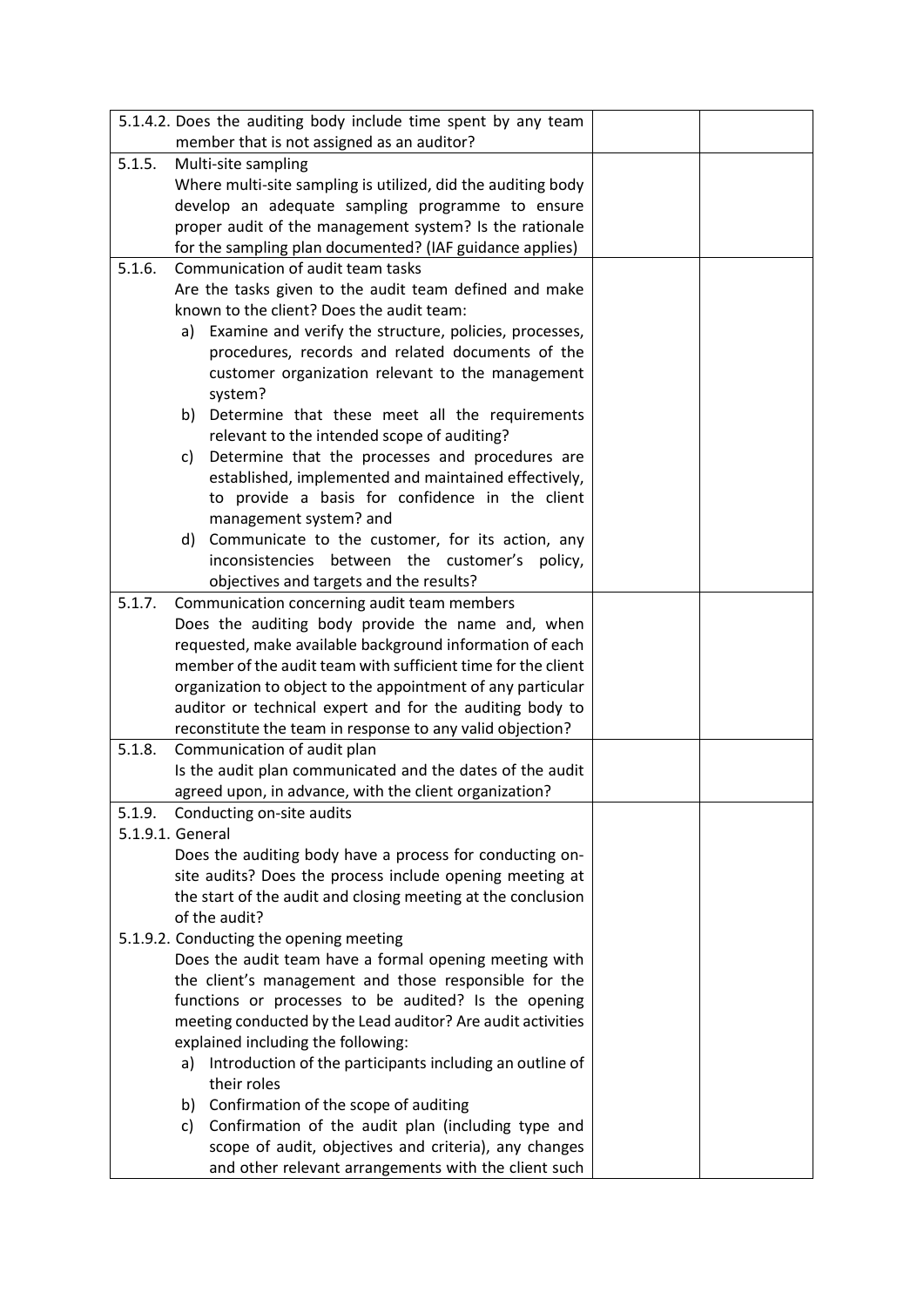|                      | as the date and time for the closing meeting, interim                |  |
|----------------------|----------------------------------------------------------------------|--|
|                      | meetings between the audit team and client's                         |  |
|                      | management                                                           |  |
| d)                   | Confirmation of formal communication channels                        |  |
|                      | between the audit team and the client                                |  |
| e)                   | Confirmation that the resources and facilities needed                |  |
|                      | by audit team are available                                          |  |
| f)                   | Confirmation of matters relating to confidentiality                  |  |
| g)                   | Confirmation of relevant work safety, emergency and                  |  |
|                      | security procedures for the audit team                               |  |
|                      | h) Confirmation of the availability, roles and identities of         |  |
|                      | any guides and observers                                             |  |
| i)                   | The method of reporting including any grading of audit               |  |
|                      | findings                                                             |  |
| j)                   | Information about the conditions under which the                     |  |
|                      | audit may be prematurely terminated                                  |  |
| k)                   | Confirmation that the audit team leader and audit                    |  |
|                      | team representing the auditing body is responsible for               |  |
|                      | the audit and shall be in control of executing the audit             |  |
|                      | plan including audit activities and audit trails                     |  |
| $\vert$              | confirmation of the status of findings of the previous               |  |
|                      | review or audit, if applicable                                       |  |
|                      | m) methods and procedures to be used to conduct the                  |  |
|                      | audit based on sampling                                              |  |
|                      | n) confirmation of the language to be used during the                |  |
|                      | audit                                                                |  |
|                      | o) confirmation that during the audit the client will be             |  |
|                      | kept informed of audit progress and any concerns                     |  |
|                      | p) opportunity for the client to ask questions                       |  |
| 5.1.9.3.             | Communication during the audit                                       |  |
|                      | 5.1.9.3.1. During the audit does the audit team periodically assess  |  |
|                      | audit progress and exchange information and does the                 |  |
|                      | team leader re-assign work as needed between the audit               |  |
|                      | team members and periodically communicate the                        |  |
|                      | progress of the audit and any concerns to the client?                |  |
|                      | 5.1.9.3.2. Does the audit team leader report to the client and where |  |
|                      | possible to the auditing body presence of an immediate               |  |
|                      | and significant risk (e.g. safety)? Is the outcome of the            |  |
|                      | action taken reported to the auditing body?                          |  |
|                      | 5.1.9.3.3. Does the team leader review with the client any need for  |  |
|                      | changes to the audit scope which becomes apparent as                 |  |
|                      | on-site auditing activities progress and report this to the          |  |
|                      | auditing body?                                                       |  |
|                      | 5.1.9.4. Observers and Guides                                        |  |
| 5.1.9.4.1. Observers |                                                                      |  |
|                      | Prior to the conduct of the audit does the client agree to           |  |
|                      | the presence and justification of observers during an                |  |
|                      | audit activity?                                                      |  |
| 5.1.9.4.2. Guides    |                                                                      |  |
|                      | Does each auditor accompanied by a guide, unless                     |  |
|                      | otherwise agreed to by the audit team leader and the                 |  |
|                      | client? Does the audit team ensure that guides do not                |  |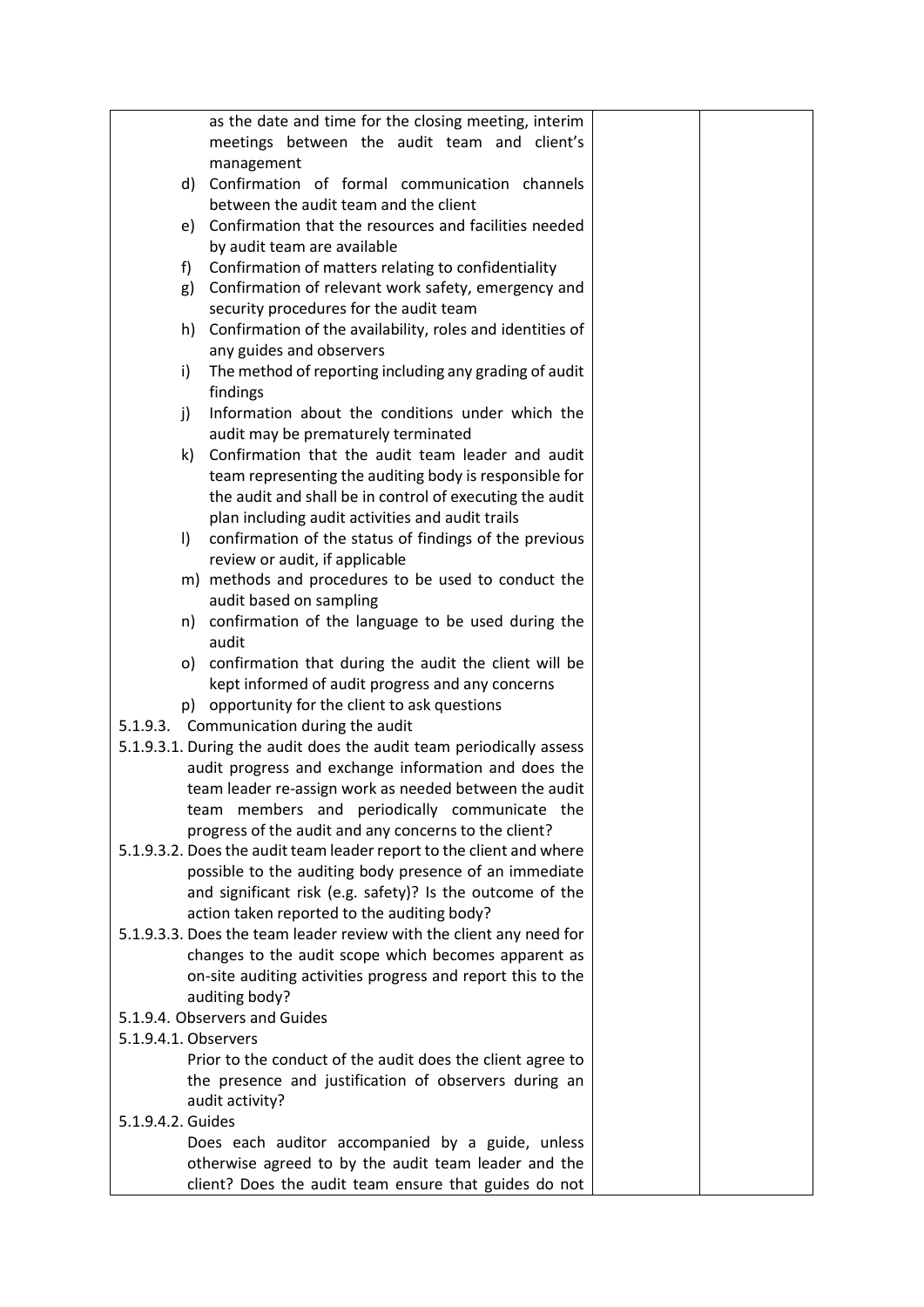| influence or interfere in the audit process or outcome of             |  |
|-----------------------------------------------------------------------|--|
| the audit?                                                            |  |
| 5.1.9.5. Collecting and verifying information                         |  |
| 5.1.9.5.1. Is information relevant to the audit objective, scope and  |  |
| criteria collected by appropriate sampling and verified to            |  |
| become audit evidence?                                                |  |
| 5.1.9.5.2. Are methods to collect information included?               |  |
| interviews<br>a)                                                      |  |
| observation of processes and activities<br>b)                         |  |
| review of documentation and records<br>c)                             |  |
| 5.1.9.6. Identifying and recording audit findings                     |  |
| 5.1.9.6.1. Are audit findings summarizing conformity and detailing    |  |
| non-conformity audits and its supporting evidence                     |  |
| recorded and reported?                                                |  |
| 5.1.9.6.2. Where opportunities for improvement are not prohibited     |  |
| by the requirements of a management system scheme,                    |  |
| are they identified and recorded?                                     |  |
| 5.1.9.6.3. Is a finding of non-conformity recorded against a specific |  |
| requirement of the audit criteria and does it contain a               |  |
| clear statement of the non-conformity and identify in                 |  |
| detail the objective evidence on which the non-                       |  |
| conformity is based? Are non-conformities discussed with              |  |
| the client to ensure that the evidence is accurate and that           |  |
| the non-conformities are understood?                                  |  |
| 5.1.9.6.4. Does the audit team leader attempt to resolve any          |  |
| diverging opinions between the audit team and the client              |  |
| concerning audit evidence on findings and are unresolved              |  |
| points recorded?                                                      |  |
| 5.1.9.7. Preparing audit conclusions                                  |  |
| Prior to the closing meeting does the audit team:                     |  |
| a) review the audit findings and any other appropriate                |  |
| information collected during the audit against the audit              |  |
| objectives                                                            |  |
| agree upon the audit conclusions taking into account<br>b)            |  |
| the uncertainty inherent in the audit process                         |  |
| identify any necessary follow-up actions<br>C)                        |  |
| confirm the appropriateness of the audit programme or<br>d)           |  |
| identify any modification required (e.g. scope, audit                 |  |
| time or dates, surveillance frequency, competence)                    |  |
| Conduct the closing meeting<br>5.1.9.8.                               |  |
| 5.1.9.8.1.<br>Does the team hold a formal closing meeting with        |  |
| management and are nonconformities presented in                       |  |
| such a manner that they are understood, and are                       |  |
| timeframes for responding agreed? Is attendance                       |  |
| recorded?                                                             |  |
| Does the closing meeting include the following:<br>5.1.9.8.2.         |  |
| advising the client that the audit evidence collected<br>a)           |  |
| was based on sample of the information; thereby                       |  |
| introducing an element of uncertainty                                 |  |
| b) the method and timeframe of reporting including                    |  |
| any grading of audit findings                                         |  |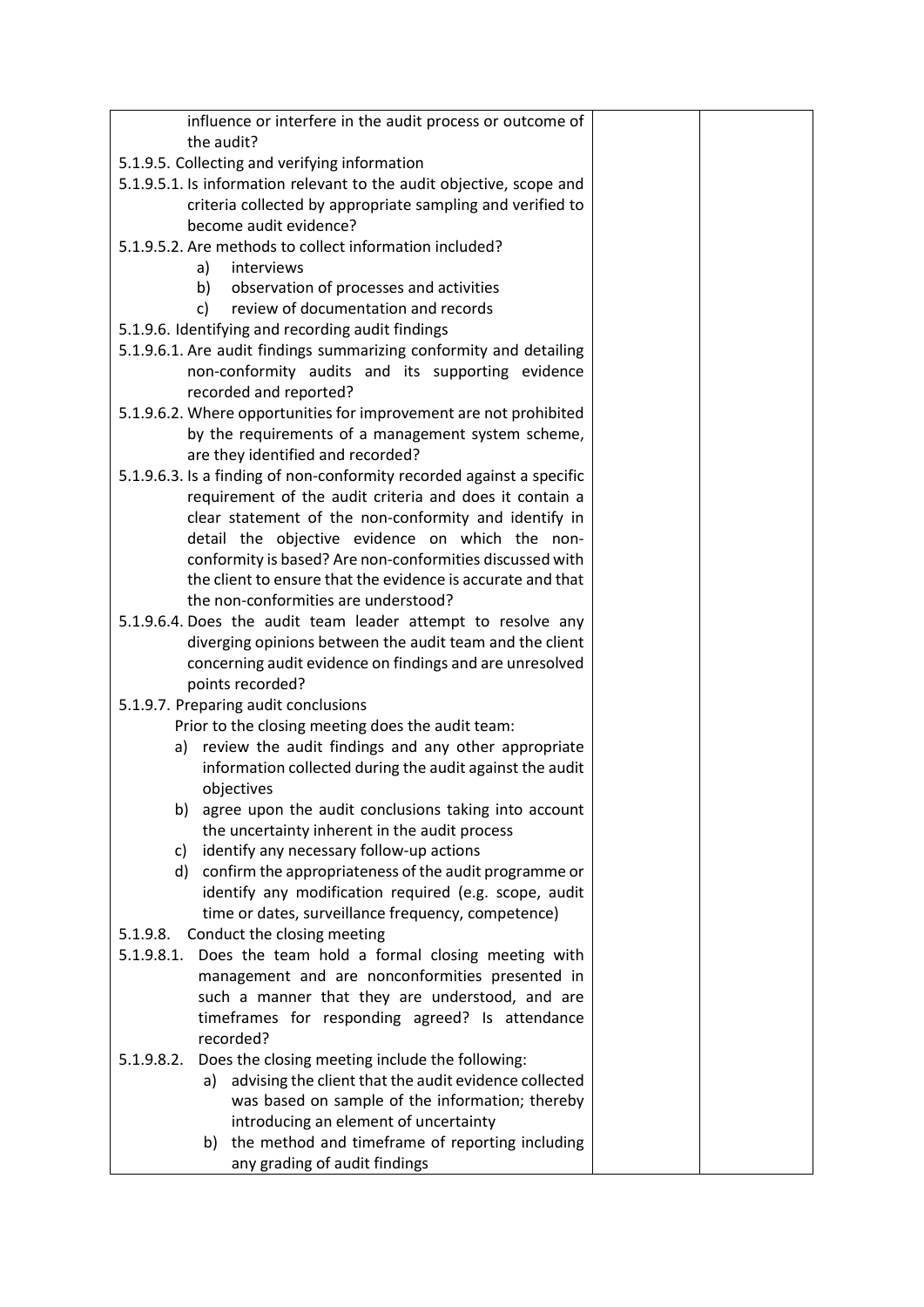| auditing body's process for<br>handling<br>the<br>C)                                                               |  |
|--------------------------------------------------------------------------------------------------------------------|--|
| nonconformities including any consequences                                                                         |  |
| relating to the status of the client's auditing                                                                    |  |
| d) the timeframe for the client to present a plan for                                                              |  |
| correction<br>corrective<br>action<br>and<br>for<br>any                                                            |  |
| nonconformities identified during the audit                                                                        |  |
| e) the auditing body's post audit activities                                                                       |  |
| information about the complaint handling and<br>f)                                                                 |  |
| appeal processes                                                                                                   |  |
| Is the client given opportunity for questions? Are<br>5.1.9.8.3.                                                   |  |
| diverging opinions regarding the audit findings or                                                                 |  |
| conclusions discussed, resolved where possible? Are                                                                |  |
| unresolved diverging opinions recorded and referred to                                                             |  |
| the auditing body?                                                                                                 |  |
| 5.1.10.<br>Audit report                                                                                            |  |
| 5.1.10.1. Does the auditing body provide a written report for each                                                 |  |
| audit and is ownership of the report maintained by the                                                             |  |
| auditing body? If the audit team identifies opportunities                                                          |  |
| for improvement, do they recommend specific solutions?                                                             |  |
| 5.1.10.2. Does the team leader ensure that the report is prepared                                                  |  |
| and takes responsibility of the content of the report?                                                             |  |
| Does the report provide accurate, concise and clear                                                                |  |
| record of the audit and does it include the following:                                                             |  |
| a) identification of the auditing body                                                                             |  |
| b) name and address of the client's management                                                                     |  |
| representative                                                                                                     |  |
| c) type of audit (e.g. initial, surveillance or re-auditing)                                                       |  |
| d) audit criteria                                                                                                  |  |
| e) audit objectives                                                                                                |  |
| audit scope, particularly identification of the<br>f)                                                              |  |
| organizational of functional units or processes                                                                    |  |
| audited and the time of the audit                                                                                  |  |
| identification of the audit team leader, audit team<br>g)                                                          |  |
| members and any accompanying persons                                                                               |  |
| dates and places where the audit activities (on-site<br>h)                                                         |  |
| of offsite) were conducted                                                                                         |  |
| audit findings, evidence and conclusions, consistent<br>i)                                                         |  |
| with the requirements of the type of audit                                                                         |  |
| any unresolved issues, if identified<br>Ð                                                                          |  |
| 5.1.11. Cause analysis of nonconformities                                                                          |  |
| Does the auditing body require the client to analyse the                                                           |  |
| cause and describe the specific correction and corrective                                                          |  |
| actions taken or planned to be taken to eliminate detected                                                         |  |
| non-conformities within a define timeline?<br>5.1.12. Effectiveness of corrections and corrective actions          |  |
|                                                                                                                    |  |
| Does the auditing body review the corrections, identified                                                          |  |
| causes and corrective actions submitted by the customer to                                                         |  |
| determine if these are acceptable? Does the auditing body                                                          |  |
| verify the effectiveness of any correction and corrective<br>action taken? Is the evidence obtained to support the |  |
|                                                                                                                    |  |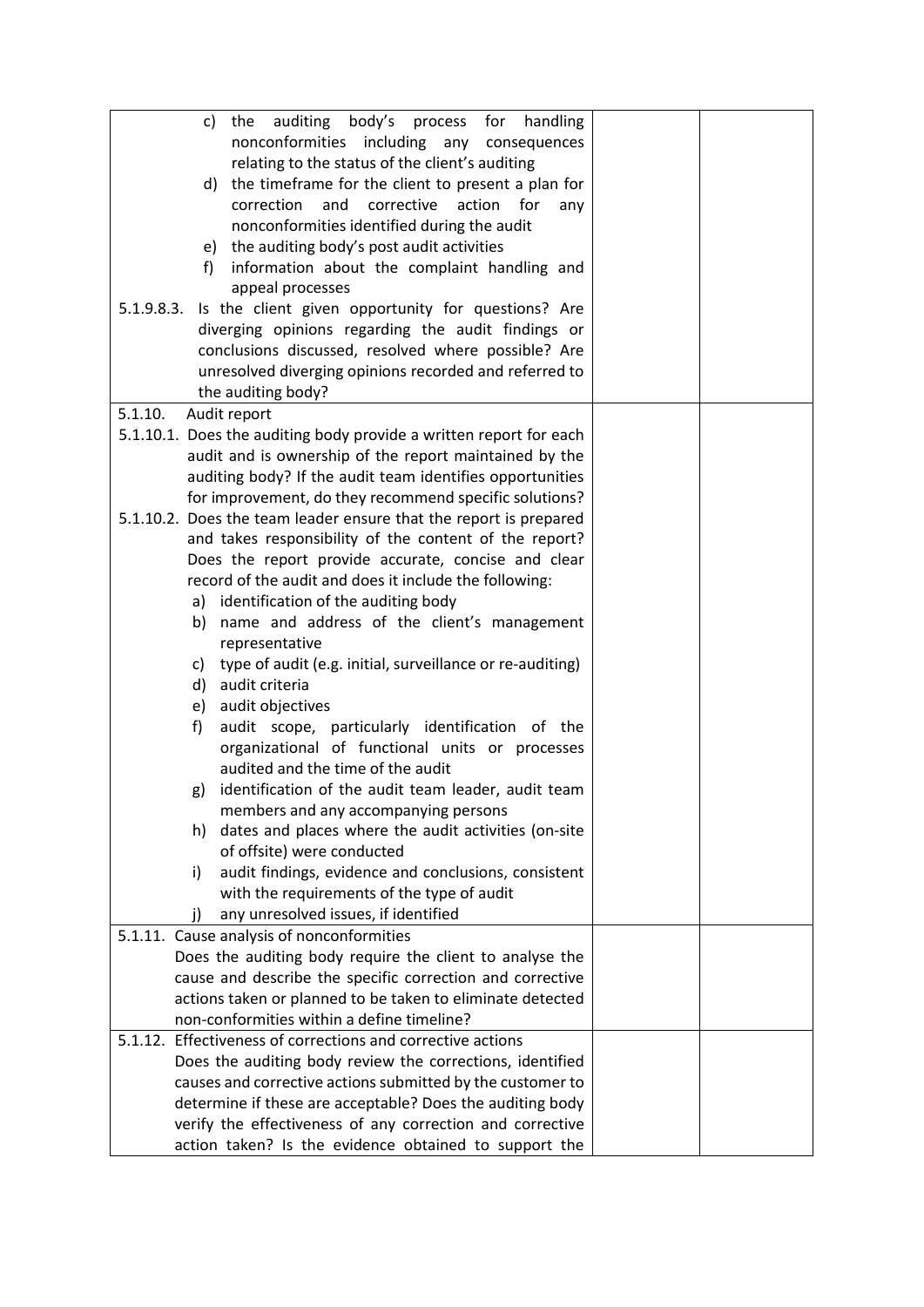|        | resolution of non-conformities recorded? Does the client       |  |
|--------|----------------------------------------------------------------|--|
|        | get informed of the result of the review and verification?     |  |
|        |                                                                |  |
|        | 5.1.13. Auditing decision                                      |  |
|        | Is the client informed if an additional full audit, an         |  |
|        | additional limited audit or documented evidence (to be         |  |
|        | confirmed during future surveillance audits) will be needed    |  |
|        | to verify effective correction and corrective actions?         |  |
|        | 5.1.14. Does the auditing body ensure that the persons or      |  |
|        | committees that make the auditing or re-auditing decisions     |  |
|        | are different from those who carried out the audits?           |  |
|        | 5.1.15. Actions prior to making a decision                     |  |
|        | Does the auditing body confirm, prior to making a decision     |  |
|        | that:                                                          |  |
|        | a) The information provided by the audit team is               |  |
|        | sufficient?                                                    |  |
|        | It has reviewed, accepted<br>and<br>b)<br>verified<br>the      |  |
|        | effectiveness of corrections and corrective actions for        |  |
|        | all non-conformities that represent:                           |  |
|        | 1. failure to fulfil one or more requirements of the           |  |
|        | standard? or                                                   |  |
|        | 2. a situation that raises significant doubt about the         |  |
|        | ability of the customer's management system to                 |  |
|        | achieve its intended outputs                                   |  |
|        | It has reviewed and accepted the client's planned<br>c)        |  |
|        | correction and corrective action for any other non-            |  |
|        | conformity?                                                    |  |
| 5.2.   | Initial audit and auditing                                     |  |
| 5.2.1. | Application                                                    |  |
|        | Does the<br>auditing<br>body<br>authorized<br>require<br>an    |  |
|        | representative of the applicant organization to provide the    |  |
|        | necessary information to enable it to establish:               |  |
|        | a) The desired scope of the auditing?                          |  |
|        | b) The general features of the applicant organization          |  |
|        | including its name and the address(es) of its physical         |  |
|        | location(s), significant aspects of its process and operations |  |
|        | and any relevant legal obligations?                            |  |
|        | c) General information relevant for the field of auditing      |  |
|        | applied for, concerning the applicant organization, such as    |  |
|        | its activities, human and technical resources, functions and   |  |
|        | relationship in a larger corporation, if any?                  |  |
|        | d) Information concerning all outsourced processes used by     |  |
|        | organization that will<br>affect<br>conformity<br>the<br>to    |  |
|        | requirements?                                                  |  |
|        | e) The standards or other requirements for which the           |  |
|        | applicant organization is seeking auditing?                    |  |
|        | f) Information concerning the use of consultancy relating to   |  |
|        | the management system?                                         |  |
| 5.2.2. | Application review                                             |  |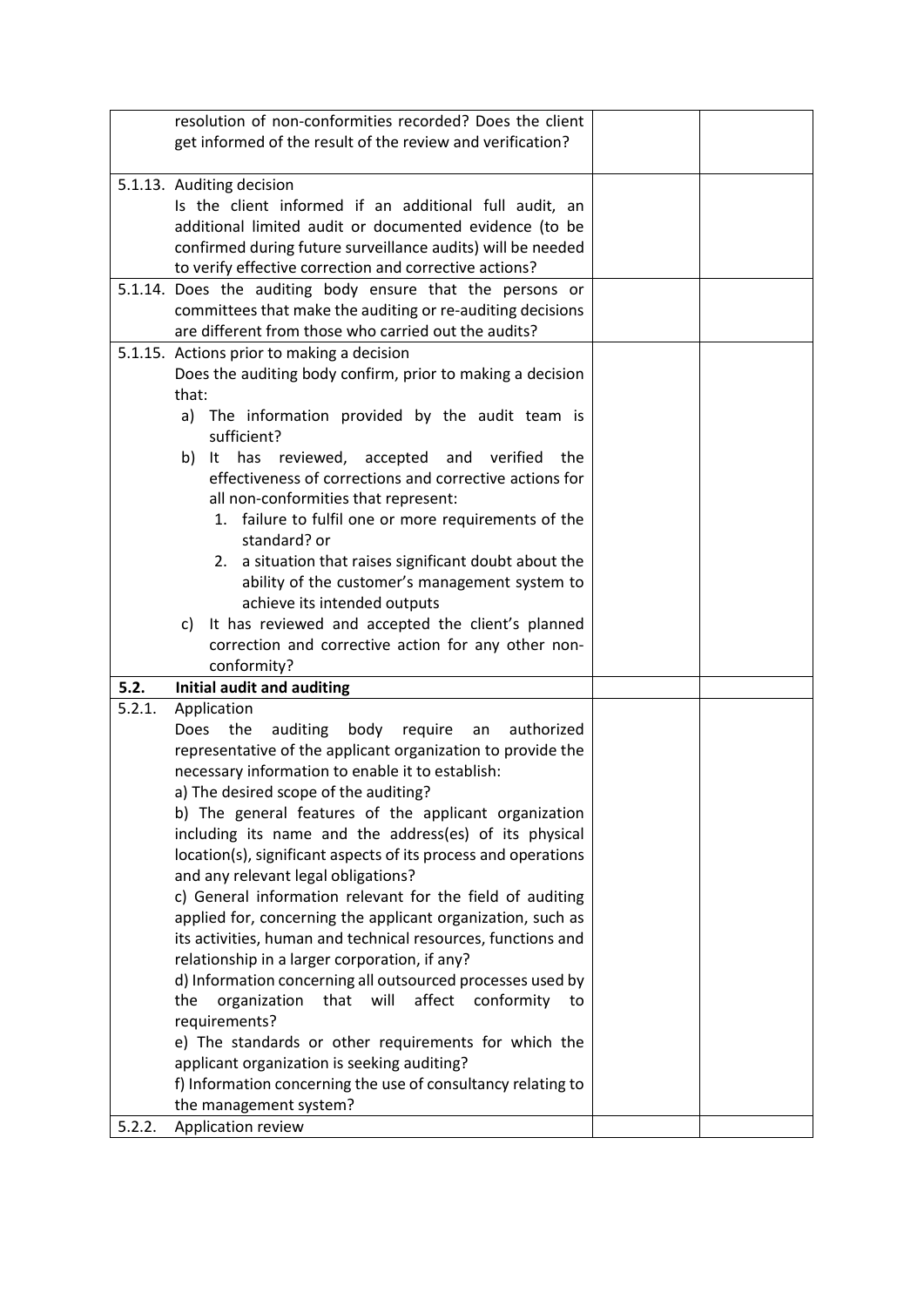| 5.2.2.1. Before proceeding with the audit does the auditing body<br>conduct a review of the application and supplementary<br>information for auditing to ensure that:<br>The information about the applicant<br>a)<br>and<br>its<br>management system is sufficient for the conduct of<br>the audit?<br>b) The requirements for auditing are clearly defined and<br>documented and have been provided to the applicant<br>organization?<br>Any known difference in understanding between the<br>C)<br>auditing body and the applicant organization is<br>resolved?<br>The auditing body has the competence and ability to<br>d)<br>perform the auditing activity?<br>The scope of auditing sought, the location(s) of the<br>e)<br>applicants' organization's operations, time required to<br>complete<br>Audits and any other points influencing the auditing<br>f)<br>activity are taken into account (language, safety<br>conditions, threats to impartiality, etc.)?<br>Records of the justification for the decision to<br>g)<br>undertake the audit shall be maintained?<br>5.2.2.2. Following the review of the application does the auditing<br>body accept or decline an application or auditing? When<br>declined, are reasons for declining documented made clear |
|------------------------------------------------------------------------------------------------------------------------------------------------------------------------------------------------------------------------------------------------------------------------------------------------------------------------------------------------------------------------------------------------------------------------------------------------------------------------------------------------------------------------------------------------------------------------------------------------------------------------------------------------------------------------------------------------------------------------------------------------------------------------------------------------------------------------------------------------------------------------------------------------------------------------------------------------------------------------------------------------------------------------------------------------------------------------------------------------------------------------------------------------------------------------------------------------------------------------------------------------------------------------------|
|                                                                                                                                                                                                                                                                                                                                                                                                                                                                                                                                                                                                                                                                                                                                                                                                                                                                                                                                                                                                                                                                                                                                                                                                                                                                              |
|                                                                                                                                                                                                                                                                                                                                                                                                                                                                                                                                                                                                                                                                                                                                                                                                                                                                                                                                                                                                                                                                                                                                                                                                                                                                              |
|                                                                                                                                                                                                                                                                                                                                                                                                                                                                                                                                                                                                                                                                                                                                                                                                                                                                                                                                                                                                                                                                                                                                                                                                                                                                              |
|                                                                                                                                                                                                                                                                                                                                                                                                                                                                                                                                                                                                                                                                                                                                                                                                                                                                                                                                                                                                                                                                                                                                                                                                                                                                              |
|                                                                                                                                                                                                                                                                                                                                                                                                                                                                                                                                                                                                                                                                                                                                                                                                                                                                                                                                                                                                                                                                                                                                                                                                                                                                              |
|                                                                                                                                                                                                                                                                                                                                                                                                                                                                                                                                                                                                                                                                                                                                                                                                                                                                                                                                                                                                                                                                                                                                                                                                                                                                              |
|                                                                                                                                                                                                                                                                                                                                                                                                                                                                                                                                                                                                                                                                                                                                                                                                                                                                                                                                                                                                                                                                                                                                                                                                                                                                              |
|                                                                                                                                                                                                                                                                                                                                                                                                                                                                                                                                                                                                                                                                                                                                                                                                                                                                                                                                                                                                                                                                                                                                                                                                                                                                              |
|                                                                                                                                                                                                                                                                                                                                                                                                                                                                                                                                                                                                                                                                                                                                                                                                                                                                                                                                                                                                                                                                                                                                                                                                                                                                              |
|                                                                                                                                                                                                                                                                                                                                                                                                                                                                                                                                                                                                                                                                                                                                                                                                                                                                                                                                                                                                                                                                                                                                                                                                                                                                              |
|                                                                                                                                                                                                                                                                                                                                                                                                                                                                                                                                                                                                                                                                                                                                                                                                                                                                                                                                                                                                                                                                                                                                                                                                                                                                              |
|                                                                                                                                                                                                                                                                                                                                                                                                                                                                                                                                                                                                                                                                                                                                                                                                                                                                                                                                                                                                                                                                                                                                                                                                                                                                              |
|                                                                                                                                                                                                                                                                                                                                                                                                                                                                                                                                                                                                                                                                                                                                                                                                                                                                                                                                                                                                                                                                                                                                                                                                                                                                              |
|                                                                                                                                                                                                                                                                                                                                                                                                                                                                                                                                                                                                                                                                                                                                                                                                                                                                                                                                                                                                                                                                                                                                                                                                                                                                              |
|                                                                                                                                                                                                                                                                                                                                                                                                                                                                                                                                                                                                                                                                                                                                                                                                                                                                                                                                                                                                                                                                                                                                                                                                                                                                              |
|                                                                                                                                                                                                                                                                                                                                                                                                                                                                                                                                                                                                                                                                                                                                                                                                                                                                                                                                                                                                                                                                                                                                                                                                                                                                              |
|                                                                                                                                                                                                                                                                                                                                                                                                                                                                                                                                                                                                                                                                                                                                                                                                                                                                                                                                                                                                                                                                                                                                                                                                                                                                              |
|                                                                                                                                                                                                                                                                                                                                                                                                                                                                                                                                                                                                                                                                                                                                                                                                                                                                                                                                                                                                                                                                                                                                                                                                                                                                              |
|                                                                                                                                                                                                                                                                                                                                                                                                                                                                                                                                                                                                                                                                                                                                                                                                                                                                                                                                                                                                                                                                                                                                                                                                                                                                              |
|                                                                                                                                                                                                                                                                                                                                                                                                                                                                                                                                                                                                                                                                                                                                                                                                                                                                                                                                                                                                                                                                                                                                                                                                                                                                              |
|                                                                                                                                                                                                                                                                                                                                                                                                                                                                                                                                                                                                                                                                                                                                                                                                                                                                                                                                                                                                                                                                                                                                                                                                                                                                              |
|                                                                                                                                                                                                                                                                                                                                                                                                                                                                                                                                                                                                                                                                                                                                                                                                                                                                                                                                                                                                                                                                                                                                                                                                                                                                              |
|                                                                                                                                                                                                                                                                                                                                                                                                                                                                                                                                                                                                                                                                                                                                                                                                                                                                                                                                                                                                                                                                                                                                                                                                                                                                              |
|                                                                                                                                                                                                                                                                                                                                                                                                                                                                                                                                                                                                                                                                                                                                                                                                                                                                                                                                                                                                                                                                                                                                                                                                                                                                              |
| to the client?                                                                                                                                                                                                                                                                                                                                                                                                                                                                                                                                                                                                                                                                                                                                                                                                                                                                                                                                                                                                                                                                                                                                                                                                                                                               |
| 5.2.2.3. Based on this review does the auditing body determine the                                                                                                                                                                                                                                                                                                                                                                                                                                                                                                                                                                                                                                                                                                                                                                                                                                                                                                                                                                                                                                                                                                                                                                                                           |
| competences it needs to include in its audit team and for                                                                                                                                                                                                                                                                                                                                                                                                                                                                                                                                                                                                                                                                                                                                                                                                                                                                                                                                                                                                                                                                                                                                                                                                                    |
| the auditing decision?                                                                                                                                                                                                                                                                                                                                                                                                                                                                                                                                                                                                                                                                                                                                                                                                                                                                                                                                                                                                                                                                                                                                                                                                                                                       |
| 5.2.2.4. Is the audit team appointed and do they have the totality                                                                                                                                                                                                                                                                                                                                                                                                                                                                                                                                                                                                                                                                                                                                                                                                                                                                                                                                                                                                                                                                                                                                                                                                           |
| of the competences identified by the auditing body as set                                                                                                                                                                                                                                                                                                                                                                                                                                                                                                                                                                                                                                                                                                                                                                                                                                                                                                                                                                                                                                                                                                                                                                                                                    |
| out for the auditing of the applicant organization? Is                                                                                                                                                                                                                                                                                                                                                                                                                                                                                                                                                                                                                                                                                                                                                                                                                                                                                                                                                                                                                                                                                                                                                                                                                       |
| selection of the team performed with reference to the                                                                                                                                                                                                                                                                                                                                                                                                                                                                                                                                                                                                                                                                                                                                                                                                                                                                                                                                                                                                                                                                                                                                                                                                                        |
| designations of competence of auditors and technical                                                                                                                                                                                                                                                                                                                                                                                                                                                                                                                                                                                                                                                                                                                                                                                                                                                                                                                                                                                                                                                                                                                                                                                                                         |
| experts made?                                                                                                                                                                                                                                                                                                                                                                                                                                                                                                                                                                                                                                                                                                                                                                                                                                                                                                                                                                                                                                                                                                                                                                                                                                                                |
| 5.2.2.5. Is the individual(s) who will be conducting the auditing                                                                                                                                                                                                                                                                                                                                                                                                                                                                                                                                                                                                                                                                                                                                                                                                                                                                                                                                                                                                                                                                                                                                                                                                            |
| decision appointed to ensure appropriate competence is                                                                                                                                                                                                                                                                                                                                                                                                                                                                                                                                                                                                                                                                                                                                                                                                                                                                                                                                                                                                                                                                                                                                                                                                                       |
| available?                                                                                                                                                                                                                                                                                                                                                                                                                                                                                                                                                                                                                                                                                                                                                                                                                                                                                                                                                                                                                                                                                                                                                                                                                                                                   |
| Initial audit<br>5.2.3.                                                                                                                                                                                                                                                                                                                                                                                                                                                                                                                                                                                                                                                                                                                                                                                                                                                                                                                                                                                                                                                                                                                                                                                                                                                      |
| Is the initial audit of a management system conducted in                                                                                                                                                                                                                                                                                                                                                                                                                                                                                                                                                                                                                                                                                                                                                                                                                                                                                                                                                                                                                                                                                                                                                                                                                     |
| two stages - Stage 1 and Stage 2                                                                                                                                                                                                                                                                                                                                                                                                                                                                                                                                                                                                                                                                                                                                                                                                                                                                                                                                                                                                                                                                                                                                                                                                                                             |
| Stage 1 audit<br>5.2.3.1.<br>5.2.3.1.1. Is the stage 1 audit performed:                                                                                                                                                                                                                                                                                                                                                                                                                                                                                                                                                                                                                                                                                                                                                                                                                                                                                                                                                                                                                                                                                                                                                                                                      |
| audit the<br>client's<br>a) to<br>management<br>system                                                                                                                                                                                                                                                                                                                                                                                                                                                                                                                                                                                                                                                                                                                                                                                                                                                                                                                                                                                                                                                                                                                                                                                                                       |
| documentation (ISMS, ITSM, etc.);                                                                                                                                                                                                                                                                                                                                                                                                                                                                                                                                                                                                                                                                                                                                                                                                                                                                                                                                                                                                                                                                                                                                                                                                                                            |
| b) to evaluate the client's location and site-specific                                                                                                                                                                                                                                                                                                                                                                                                                                                                                                                                                                                                                                                                                                                                                                                                                                                                                                                                                                                                                                                                                                                                                                                                                       |
| conditions and to undertake discussions with the                                                                                                                                                                                                                                                                                                                                                                                                                                                                                                                                                                                                                                                                                                                                                                                                                                                                                                                                                                                                                                                                                                                                                                                                                             |
| client's personnel to determine to the preparedness                                                                                                                                                                                                                                                                                                                                                                                                                                                                                                                                                                                                                                                                                                                                                                                                                                                                                                                                                                                                                                                                                                                                                                                                                          |
| for the Stage 2 audit;                                                                                                                                                                                                                                                                                                                                                                                                                                                                                                                                                                                                                                                                                                                                                                                                                                                                                                                                                                                                                                                                                                                                                                                                                                                       |
| to review the client's status and understanding<br>C)                                                                                                                                                                                                                                                                                                                                                                                                                                                                                                                                                                                                                                                                                                                                                                                                                                                                                                                                                                                                                                                                                                                                                                                                                        |
| regarding requirements of the standard, in particular                                                                                                                                                                                                                                                                                                                                                                                                                                                                                                                                                                                                                                                                                                                                                                                                                                                                                                                                                                                                                                                                                                                                                                                                                        |
| with respect to the identification of key performance                                                                                                                                                                                                                                                                                                                                                                                                                                                                                                                                                                                                                                                                                                                                                                                                                                                                                                                                                                                                                                                                                                                                                                                                                        |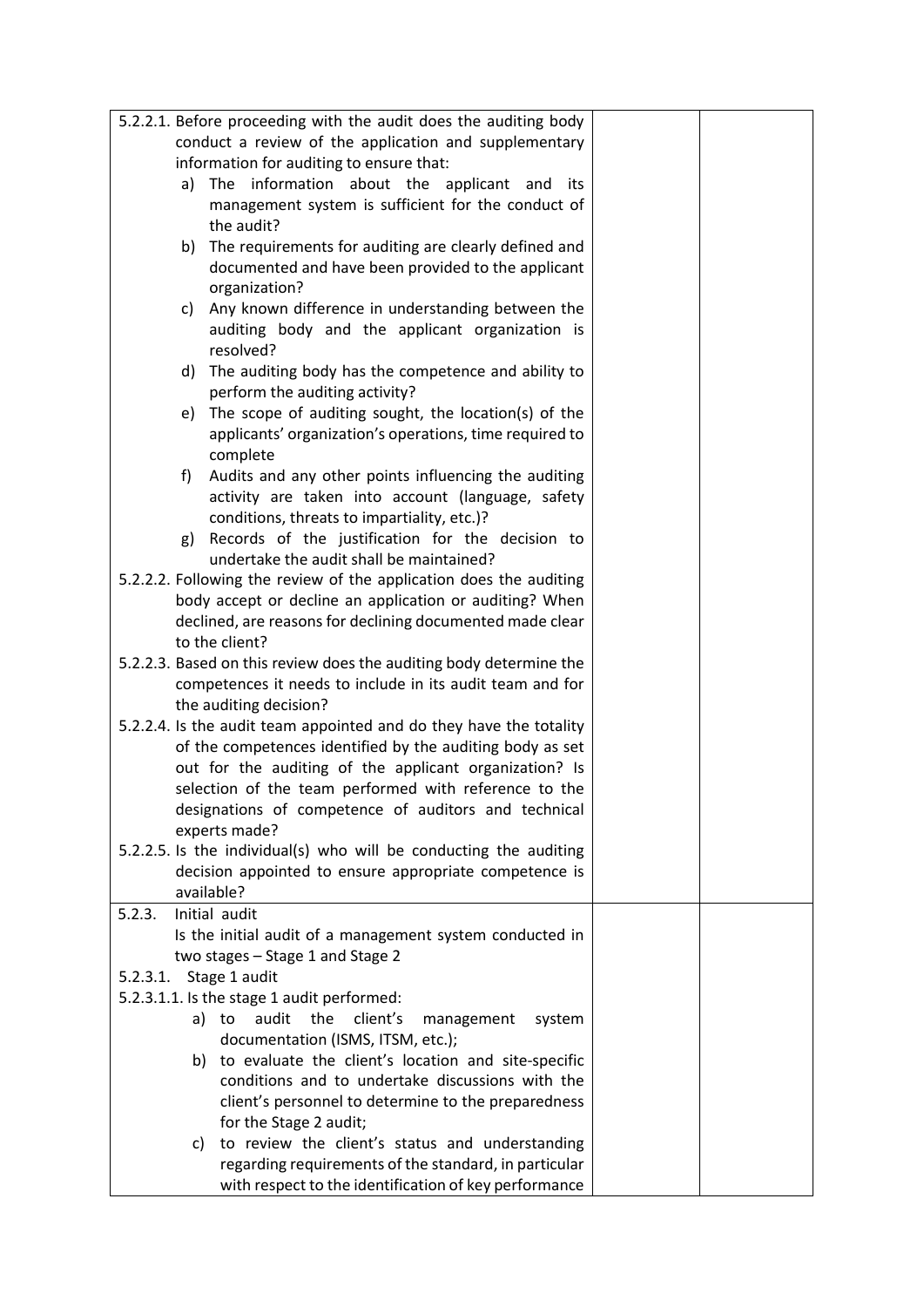|                        | or significant aspects, processes, objectives and                   |  |
|------------------------|---------------------------------------------------------------------|--|
|                        | operation of the management system?                                 |  |
|                        | d) to collect necessary information regarding the scope             |  |
|                        | of the management, processes and location(s) of the                 |  |
|                        | client, and related statutory and regulatory aspects                |  |
|                        | and compliance (e.g. IT Act, Aadhaar Act, legal                     |  |
|                        | aspects of the client's operation, associated risks,                |  |
|                        | $etc.$ )?                                                           |  |
|                        | e) to review the allocation of resources for Stage 2 audit          |  |
|                        | and agree with the client on the details of the Stage               |  |
|                        | 2 audit?                                                            |  |
| f)                     | to provide a focus for planning the Stage 2 audit by                |  |
|                        | gaining a sufficient understanding of the client's                  |  |
|                        | management system and site operations in the                        |  |
|                        | context of possible significant aspects?                            |  |
|                        | g) to evaluate if the initial audits and management                 |  |
|                        | review are being planned and performed and that                     |  |
|                        | the level of implementation of the management                       |  |
|                        | system substantiates that the client is ready for the               |  |
|                        | Stage 2 audit?                                                      |  |
|                        | h) For most management systems it is recommended                    |  |
|                        | that at least part of the Stage 1 audit be carried out              |  |
|                        | at the client's premises in order to achieve the                    |  |
|                        | objectives stated above.                                            |  |
| 5.2.3.1.2. Are         | audit<br>findings<br>documented<br>Stage<br>1<br>and                |  |
|                        | communicated to the client organization including                   |  |
|                        | identification of any areas of concern that could be                |  |
|                        | classified as nonconformity during Stage 2 audit?                   |  |
|                        | 5.2.3.1.3. In determining the interval between Stage 1 and Stage 2, |  |
|                        | is consideration given to the needs of the client to resolve        |  |
|                        | areas of concern identified during the Stage 1 audit? The           |  |
|                        | auditing body may also need to revise its arrangement for           |  |
|                        | Stage 2                                                             |  |
| 5.2.3.2. Stage 2 audit |                                                                     |  |
|                        | 5.2.3.2.1. The purpose of the Stage 2 audit is to evaluate the      |  |
|                        | implementation including effectiveness of the customer's            |  |
|                        | management system (ISMS, ITSM, etc.). Is the Stage 2                |  |
|                        | audit taking place at the site(s) of the client? Does it            |  |
|                        | include at least the following:                                     |  |
|                        | a) Information and evidence about conformity to all                 |  |
|                        | requirements of the applicable management system                    |  |
|                        | standard or other normative document?                               |  |
|                        | b) performance monitoring, measuring, reporting and                 |  |
|                        | reviewing against key performance objectives and                    |  |
|                        | targets?                                                            |  |
|                        | the client's management system and performance as<br>C)             |  |
|                        | regards legal compliance?                                           |  |
|                        | operational control of the client's processes?<br>d)                |  |
|                        | internal auditing and management review?<br>e)                      |  |
| f)                     | management<br>responsibility<br>for<br>the<br>client                |  |
|                        | organization's policies?                                            |  |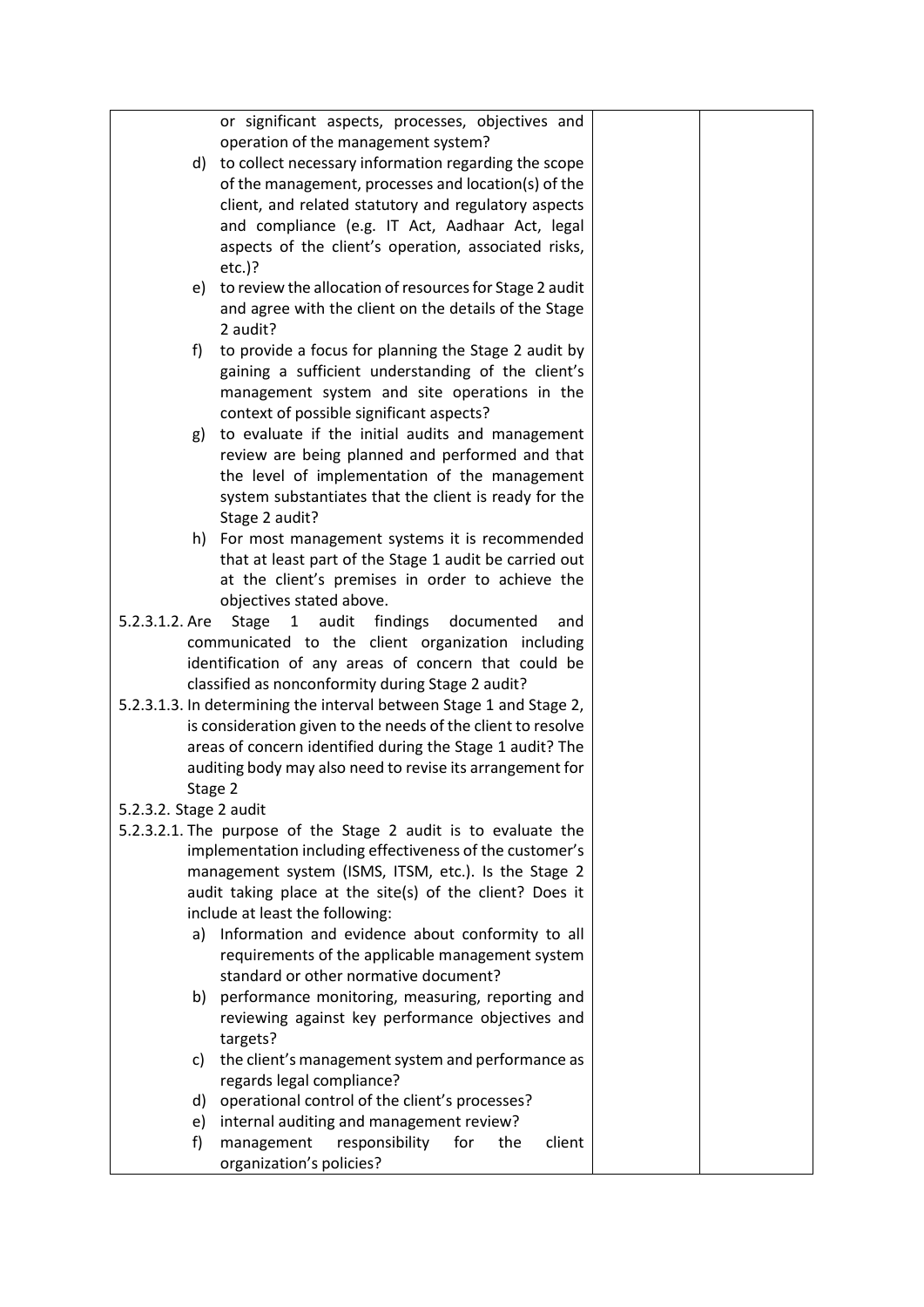|        | g)      | links between the normative requirements, policy,<br>performance objectives and targets, any applicable                                                    |  |
|--------|---------|------------------------------------------------------------------------------------------------------------------------------------------------------------|--|
|        |         | legal requirements, responsibilities, competence of<br>personnel, operations, procedures, performance<br>data and internal audit findings and conclusions? |  |
|        | h)      | Internal procedure for handling Audit related data<br>should be in line with CSP-02-05                                                                     |  |
| 5.2.4. |         | Initial auditing audit conclusions                                                                                                                         |  |
|        |         | Does the audit team analyze all information and audit                                                                                                      |  |
|        |         | evidence gathered during the Stage 1 and Stage 2 audits to                                                                                                 |  |
|        |         | review the audit findings and agree on the audit                                                                                                           |  |
|        |         | conclusions?                                                                                                                                               |  |
| 5.2.5. |         | Information for granting initial auditing                                                                                                                  |  |
|        |         | 5.2.5.1. Does the information provided by the audit team to the                                                                                            |  |
|        |         | auditing body for the auditing decision include as a<br>minimum:                                                                                           |  |
|        |         | a) the audit reports?                                                                                                                                      |  |
|        |         | b) comments on the nonconformities and, where                                                                                                              |  |
|        |         | applicable, the correction and corrective actions taken<br>by the client?                                                                                  |  |
|        |         | c) Confirmation on the information provided to the<br>auditing body used in the application review? and                                                    |  |
|        | d)      | A recommendation whether or not to grant auditing                                                                                                          |  |
|        |         | together with any conditions or observations?                                                                                                              |  |
|        |         | 5.2.5.2. Does the auditing body make the auditing decision on the                                                                                          |  |
|        |         | basis of an evaluation of the audit findings and conclusions                                                                                               |  |
|        | and     | any other relevant information (e.g. public                                                                                                                |  |
|        |         | information, comments on the audit report from the                                                                                                         |  |
|        |         | customer)?                                                                                                                                                 |  |
| 5.3.   |         | <b>Surveillance activities</b>                                                                                                                             |  |
| 5.3.1. | General | 5.3.1.1. Did the auditing body develop its surveillance activities so                                                                                      |  |
|        |         | that representative areas and functions covered by the                                                                                                     |  |
|        |         | scope of the management system are monitored on a                                                                                                          |  |
|        |         | regular basis and take into account changes to its audited                                                                                                 |  |
|        |         | client and its management system? Is surveillance audit                                                                                                    |  |
|        |         | done as per agreement with certification body/Recognised                                                                                                   |  |
|        | body?   |                                                                                                                                                            |  |
|        |         | 5.3.1.2. Do surveillance activities include on-site audits assessing                                                                                       |  |
|        |         | the audited client's management system fulfilment of                                                                                                       |  |
|        |         | specified requirements with respect to the standard to                                                                                                     |  |
|        |         | which the auditing is granted? Other surveillance activities                                                                                               |  |
|        |         | may include:                                                                                                                                               |  |
|        | a)      | Enquiries from the auditing body to the audited on                                                                                                         |  |
|        |         | aspects of auditing;                                                                                                                                       |  |
|        | b)      | Reviewing any client's statements with respect to its<br>operations (e.g. promotional material, website);                                                  |  |
|        | C)      | Requests to the client to provide documents and                                                                                                            |  |
|        |         | records (on paper or electronic media); and                                                                                                                |  |
|        | d)      | Other means of monitoring the audited client's                                                                                                             |  |
|        |         | performance.                                                                                                                                               |  |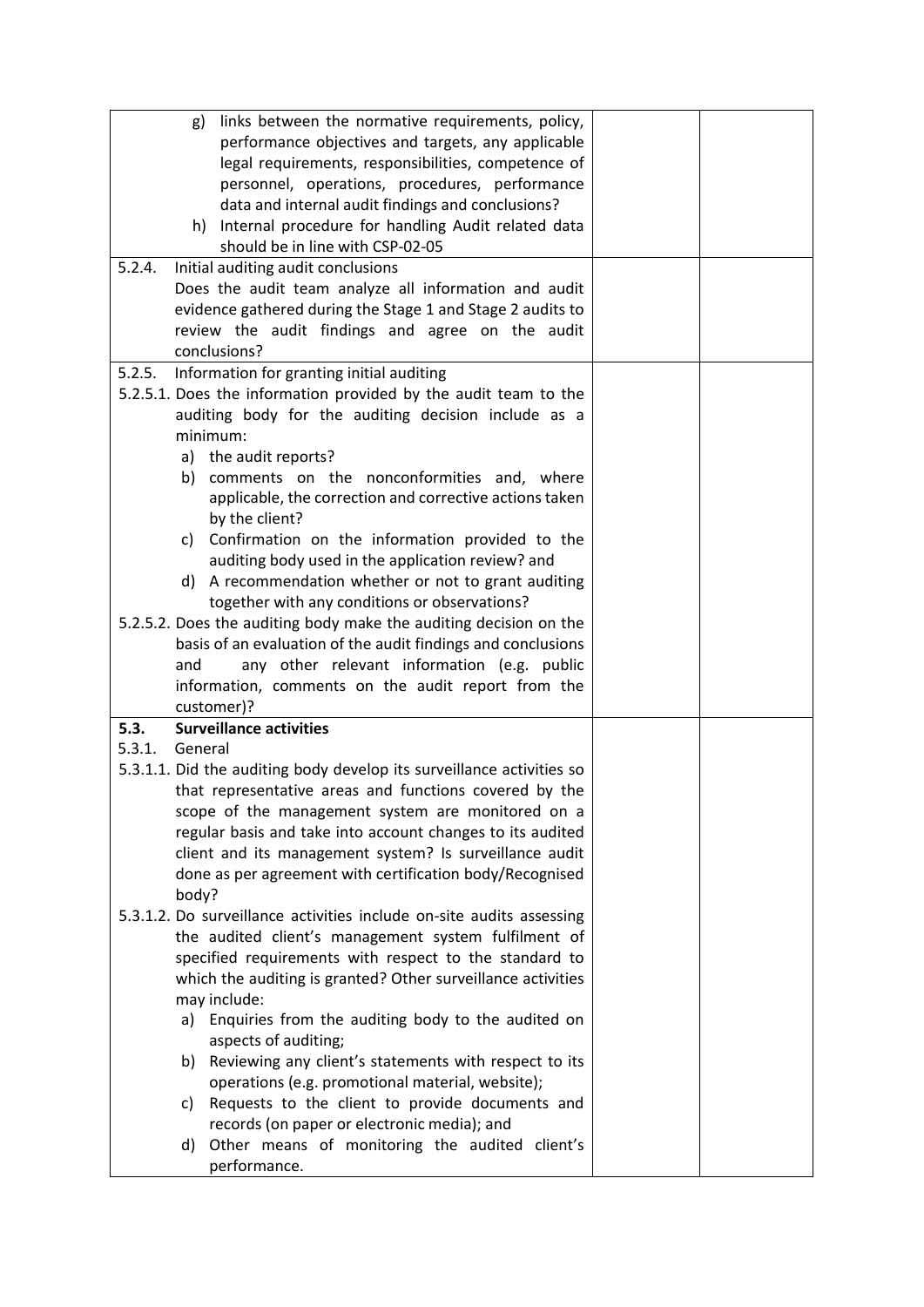| 5.3.2. | Surveillance audit                                                      |  |
|--------|-------------------------------------------------------------------------|--|
|        | 5.3.2.1. Are on-site audits planned with other surveillance activities, |  |
|        | so that the auditing body can maintain confidence that the              |  |
|        | audited management continues to fulfil requirements in                  |  |
|        | between re-auditing audits? Does the surveillance audit                 |  |
|        | programme include at least:                                             |  |
|        | a) Internal audits and management review?                               |  |
|        | b) Review of action taken on non-conformities identified                |  |
|        | during the previous audits?                                             |  |
|        | Treatment of complaints?<br>C)                                          |  |
|        | d) Effectiveness of the management system with regard to                |  |
|        | achieving the audited client's objectives?                              |  |
|        | e) Progress of planned activities aimed at continual                    |  |
|        | improvement?                                                            |  |
|        | continuing operational cost?<br>f)                                      |  |
|        | g) review of any changes? and                                           |  |
|        | h) Use of marks and/or any other reference to auditing?                 |  |
|        | 5.3.2.2. Are surveillance audits conducted at least once a year? Is     |  |
|        | the date of the 1st surveillance audit following initial                |  |
|        | auditing not more than12 months from the last day of the                |  |
|        | Stage 2 audit?                                                          |  |
| 5.3.3. | Maintaining auditing status                                             |  |
|        | Does the auditing body maintain auditing status (audit                  |  |
|        | conclusion) based on demonstration that the client                      |  |
|        | continues to satisfy the requirements of the management                 |  |
|        | system standard? Does the auditing body maintain an                     |  |
|        | organization's<br>auditing<br>based<br>on<br>positive<br>a              |  |
|        | recommendation by the audit team leader without further                 |  |
|        | independent review provided that:                                       |  |
|        | a) For any nonconformity or other situation that may lead               |  |
|        | to suspension or withdrawal of auditing, the auditing                   |  |
|        | body needs to initiate a review by appropriately                        |  |
|        | competent personnel different from those who carried                    |  |
|        | out the audit to determine whether auditing can be                      |  |
|        | maintained? and                                                         |  |
|        | b) Competent personnel of the auditing body monitor<br>its              |  |
|        | surveillance activities, including monitoring the reporting             |  |
|        | by its auditors, to confirm that the auditing activity are              |  |
| 5.4.   | operating effectively?                                                  |  |
| 5.4.1. | <b>Re-auditing</b><br>Re-auditing cycle                                 |  |
|        | 5.4.1.1. Is a re-auditing audit planned and conducted to evaluate       |  |
|        | the continued fulfilment of all the requirements of the                 |  |
|        | relevant management system standard or other normative                  |  |
|        | document?                                                               |  |
|        | 5.4.1.2. Does the re-auditing audit consider the performance of the     |  |
|        | management system over the period of auditing and                       |  |
|        | include the review of previous surveillance audit reports?              |  |
|        | 5.4.1.3. In situations where they have been significant changes (e.g.   |  |
|        | changes to legislation, management, processes, etc.) do the             |  |
|        | re-auditing audit activities include a Stage 1 audit?                   |  |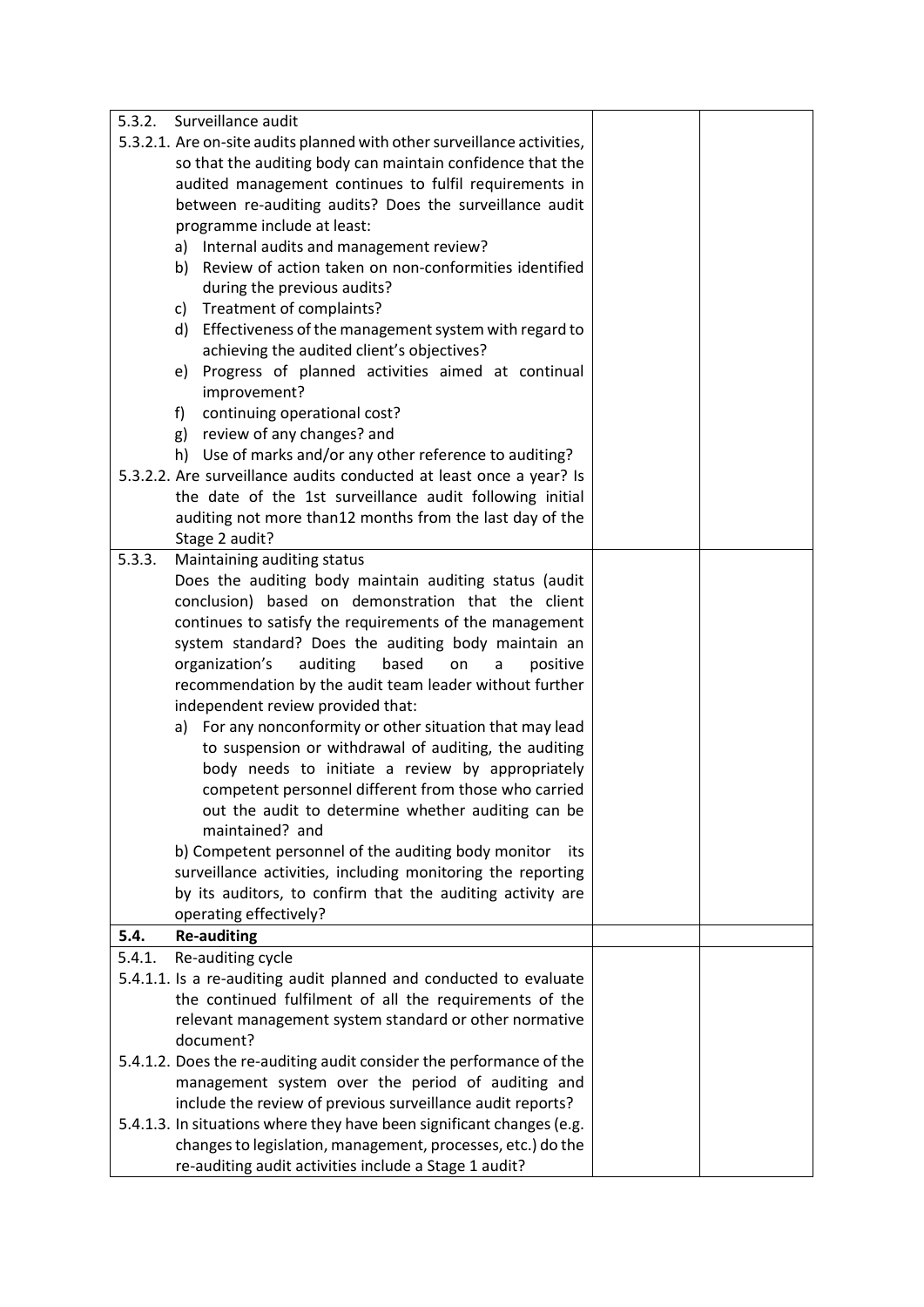|        | 5.4.1.4. In the case of multiple sites or auditing multiple       |  |
|--------|-------------------------------------------------------------------|--|
|        | management system standards being provided by the                 |  |
|        | auditing body, does the planning for the audit ensure             |  |
|        | adequate onsite audit coverage to provide confidence in           |  |
|        | the auditing?                                                     |  |
| 5.4.2. | Re-auditing audit                                                 |  |
|        | 5.4.2.1. Does the re-auditing audit include an on-site audit that |  |
|        | addresses the following:                                          |  |
|        | a) the effectiveness of the management system?                    |  |
|        | commitment<br>to<br>b) demonstrated<br>maintain<br>the            |  |
|        | effectiveness and improvement?                                    |  |
|        | c) Whether the operation of the audited management                |  |
|        | system contributes to the achievement of the                      |  |
|        | organization's policy and objectives?                             |  |
|        | 5.4.2.2. When<br>during a re-auditing audit<br>of<br>instances    |  |
|        | nonconformity or lack of evidence of conformity are               |  |
|        | identified, does the auditing body define time limits for         |  |
|        | correction and corrective actions to be implemented prior         |  |
|        |                                                                   |  |
| 5.4.3. | the expiry of auditing?<br>Information for granting re-auditing   |  |
|        | Does the auditing body make decisions on renewing                 |  |
|        | auditing based on:                                                |  |
|        |                                                                   |  |
|        | • The results of re-auditing audit?                               |  |
|        | The results of the review of the system over the period<br>٠      |  |
|        | of auditing? and                                                  |  |
|        | The complaints received from users of auditing?                   |  |
| 5.5.   | <b>Special audits</b>                                             |  |
| 5.5.1. | <b>Extensions to scope</b>                                        |  |
|        | Does the auditing body in response to an application for          |  |
|        | extension to the scope of a auditing already granted,             |  |
|        | undertake a review of the application and determine any           |  |
|        | audit activities necessary to decide whether or not the           |  |
|        | extension may be granted? (This may be conducted in               |  |
|        | conjunction with a surveillance audit)                            |  |
| 5.5.2. | Short-notice audits                                               |  |
|        | If it is necessary for the auditing body to conduct audits of     |  |
|        | audited clients at short notice to investigate complaints or      |  |
|        | in response to changes or as follow up on suspended               |  |
|        | customers:                                                        |  |
|        | a) Does the auditing body describe and make known in              |  |
|        | advance to the audited clients the conditions under               |  |
|        | which these short notice visits are to be conducted?              |  |
|        | And                                                               |  |
|        | b) Does the exercise take additional care in the                  |  |
|        | assignment of the audit team because of the lack of               |  |
|        | opportunity for the client to brief audit team                    |  |
|        | members?                                                          |  |
| 5.6.   | Suspending, withdrawing or reducing scope of auditing             |  |
| 5.6.1. | Does the auditing body have a policy and documented               |  |
|        | procedure(s) for suspension, withdrawal or reduction of the       |  |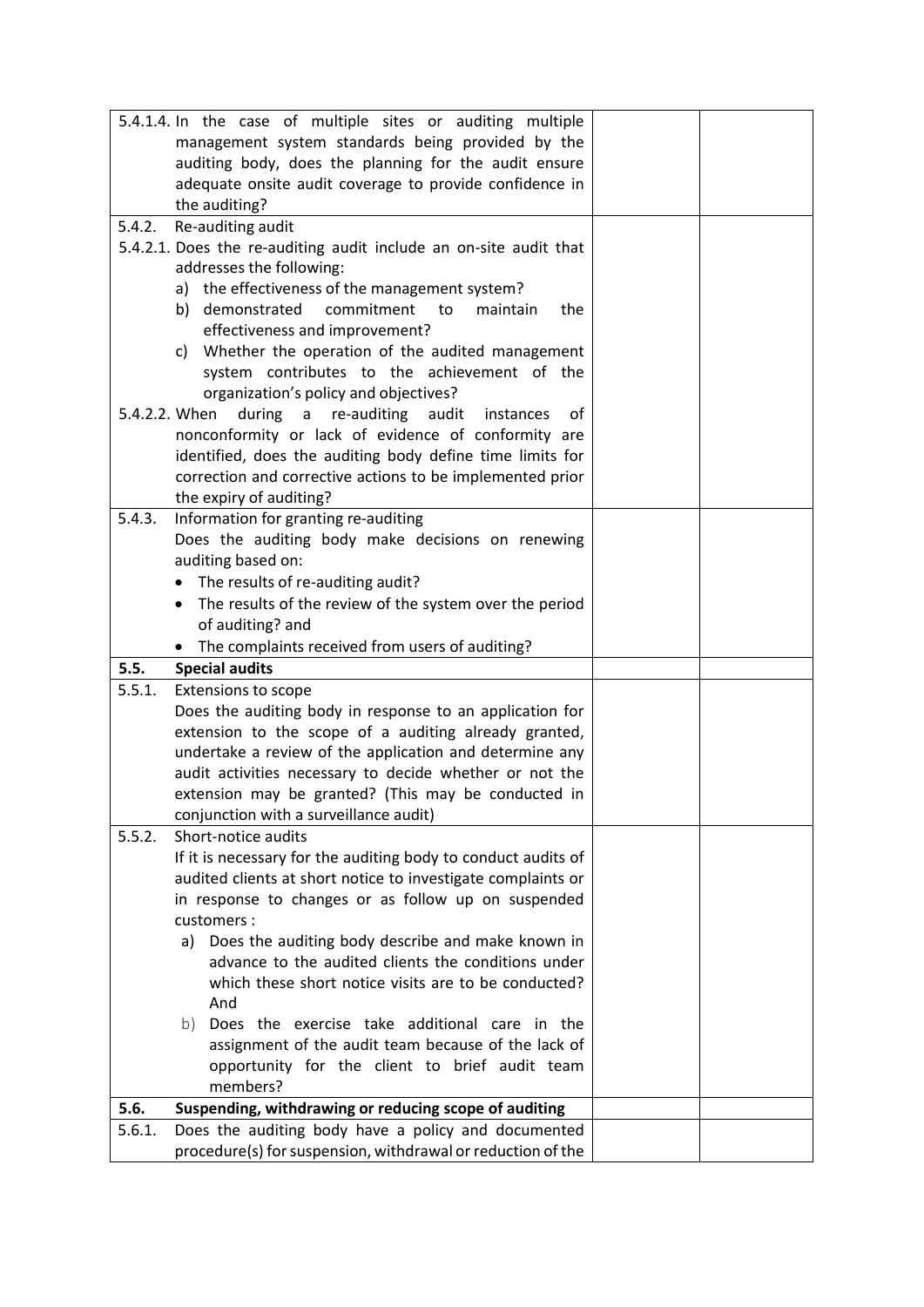|        | scope of auditing and does it specify the subsequent actions                               |  |
|--------|--------------------------------------------------------------------------------------------|--|
|        | by the auditing body?                                                                      |  |
| 5.6.2. | Does the auditing body suspend auditing in cases when for                                  |  |
|        | example:                                                                                   |  |
|        | The customer's audited management system has                                               |  |
|        | persistently or seriously failed to meet auditing                                          |  |
|        | requirements<br>including<br>requirements<br>for<br>the                                    |  |
|        | effectiveness of the management system?                                                    |  |
|        | The audited client does not allow surveillance or re-<br>$\bullet$                         |  |
|        | auditing audits to be conducted at the required                                            |  |
|        | frequencies? or                                                                            |  |
|        | The audited client has voluntarily requested a                                             |  |
|        | suspension?                                                                                |  |
| 5.6.3. | Under suspension the customer's management system                                          |  |
|        | auditing is temporarily invalid. Does the auditing body have                               |  |
|        | enforceable arrangements with its clients to ensure that in                                |  |
|        | case of suspension the client refrains from further                                        |  |
|        | promotion of its auditing? Does the auditing body make the                                 |  |
|        | suspended status of the auditing publicly available and take                               |  |
|        | any other measures it deems appropriate?                                                   |  |
| 5.6.4. | Does failure to resolve the issues that have resulted in the                               |  |
|        | suspension in a time established by auditing body result in                                |  |
|        | withdrawal or reduction of the scope of auditing?                                          |  |
| 5.6.5. | Does the auditing body reduce the customer's scope of                                      |  |
|        | auditing to exclude the parts not meeting the requirements                                 |  |
|        | when the client has persistently or seriously failed to meet                               |  |
|        | the auditing requirements for those parts of the scope of<br>auditing?                     |  |
| 5.6.6. | Does the auditing body have enforceable arrangements                                       |  |
|        | with the audited customer concerning conditions of                                         |  |
|        | withdrawal ensuring upon notice of withdrawal of auditing                                  |  |
|        | that the customer discontinues its use of all advertising                                  |  |
|        | matter that contains any reference to a audited status?                                    |  |
| 5.7.   | <b>Appeals</b>                                                                             |  |
| 5.7.1. | Does the auditing body have a documented process to                                        |  |
|        | receive, evaluate and make decisions on appeals?                                           |  |
| 5.7.2. | Is a description of the appeals handling process publicly                                  |  |
|        | available?                                                                                 |  |
| 5.7.3. | Is the auditing body responsible for all decisions at all levels                           |  |
|        | of the appeals handling process? Does the auditing body                                    |  |
|        | ensure that the persons engaged in appeals handling                                        |  |
|        | process are different from those who carried out the audits                                |  |
|        | and made the auditing decisions?                                                           |  |
| 5.7.4. | Do submission, investigation and decision on appeals result                                |  |
|        | in any discriminatory actions against the appellant?                                       |  |
| 5.7.5. | Does the appeal handling process include at least the                                      |  |
|        | following elements and methods:<br>a) an outline of the process for receiving, validating, |  |
|        | investigating the appeal and for deciding what actions                                     |  |
|        | are to be taken in response to it, taking into account the                                 |  |
|        | results of previous similar appeals;                                                       |  |
|        |                                                                                            |  |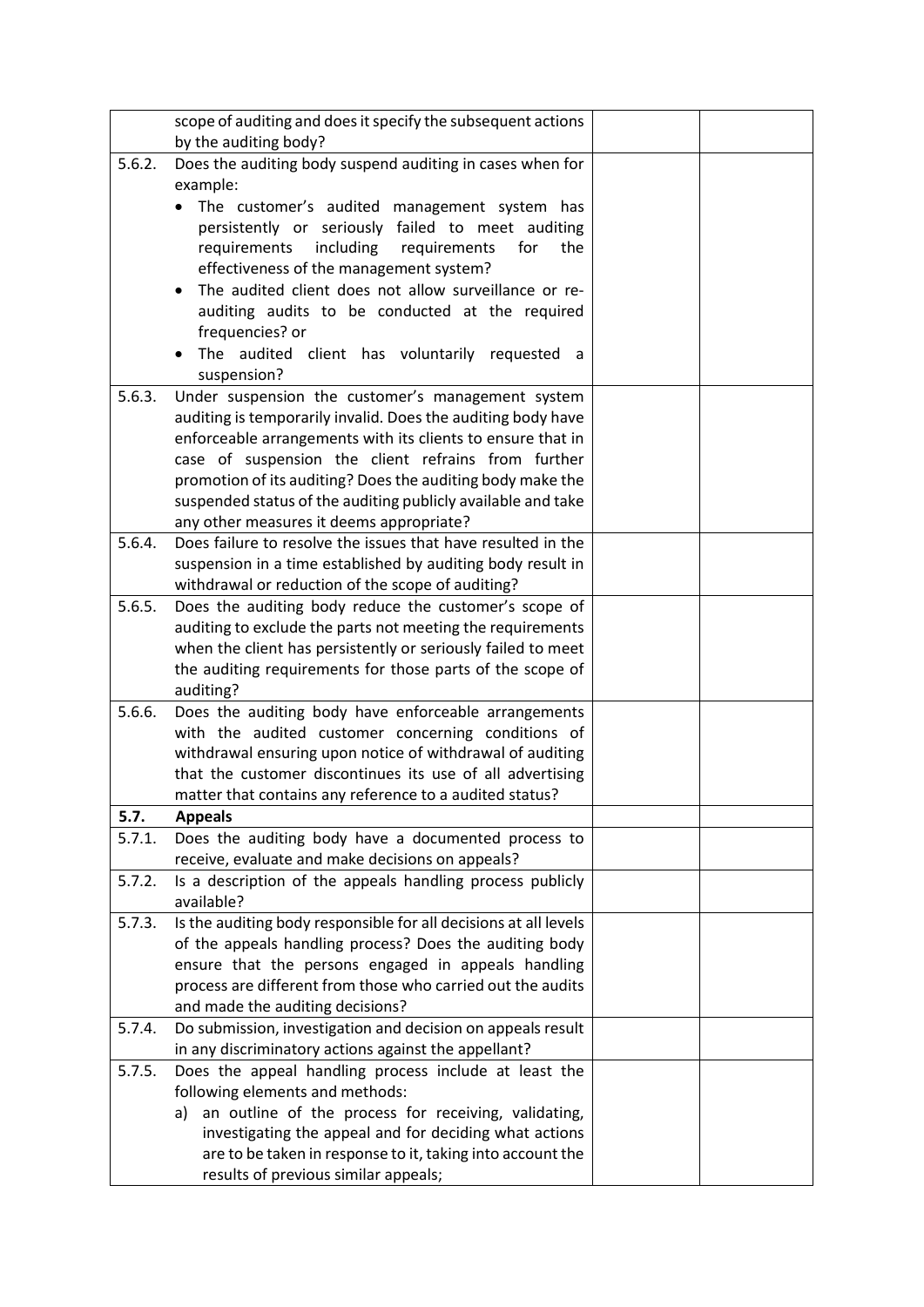|        | b) tracking and recording appeals including actions                                                                           |  |
|--------|-------------------------------------------------------------------------------------------------------------------------------|--|
|        | undertaken to resolve them;<br>ensuring that any appropriate correction and corrective<br>C)                                  |  |
|        | action is taken.                                                                                                              |  |
| 5.7.6. | Does the auditing body acknowledge receipt of the appeal                                                                      |  |
|        | and provide the appellant with progress reports and the                                                                       |  |
|        | outcome?                                                                                                                      |  |
| 5.7.7. | Are the decision to be communicated to the appellant made                                                                     |  |
|        | by, or reviewed and approved by, individual(s) not<br>previously involved in the subject of the appeal?                       |  |
| 5.7.8. | Does the auditing body give formal notice of the end of the                                                                   |  |
|        | appeal handling process to the appellant?                                                                                     |  |
| 5.8.   | <b>Complaints</b>                                                                                                             |  |
| 5.8.1. | Is a description of the complaints handling process publicly                                                                  |  |
|        | accessible?                                                                                                                   |  |
| 5.8.2. | Upon receipt of a complaint does the auditing body confirm<br>whether the complaint relates to auditing activities that is    |  |
|        | responsible for and, if so, deals with? If the complaint                                                                      |  |
|        | relates to a audited client does the examination of the                                                                       |  |
|        | complaint, consider the effectiveness of the audited                                                                          |  |
|        | management system?                                                                                                            |  |
| 5.8.3. | Is a complaint about a audited client also referred by the                                                                    |  |
|        | auditing body to the audited client in question at an                                                                         |  |
| 5.8.4. | appropriate time?<br>Does the auditing body have a documented process to                                                      |  |
|        | receive, evaluate and make decisions on complaints? Is this                                                                   |  |
|        | process subject to requirements for confidentiality as it                                                                     |  |
|        | relates to the complainant and to the subject of the                                                                          |  |
|        | complaint?                                                                                                                    |  |
| 5.8.5. | Does the complaints handling process include at least the                                                                     |  |
|        | following elements and methods :                                                                                              |  |
|        | an outline of the process for receiving, validating,<br>a)<br>investigating the complaint and for deciding what               |  |
|        | actions are to be taken in response to it?                                                                                    |  |
|        | tracking and recording complaints including actions<br>b)                                                                     |  |
|        | undertaken to resolve them?                                                                                                   |  |
|        | Ensuring that an appropriate correction and corrective<br>c)                                                                  |  |
|        | actions are taken?                                                                                                            |  |
| 5.8.6. | Is the auditing body receiving the complaint responsible for<br>gathering and verifying all necessary information to validate |  |
|        | the complaint?                                                                                                                |  |
| 5.8.7. | Whenever possible does the auditing body acknowledge                                                                          |  |
|        | receipt of the complaint and provide the complainant with                                                                     |  |
|        | progress reports and the outcome?                                                                                             |  |
| 5.8.8. | Is the decision to be communicated to the complainant                                                                         |  |
|        | made by, or reviewed and approved by, individual(s) not                                                                       |  |
| 5.8.9. | previously involved in the subject of the complaint?<br>Whenever possible does the auditing body give formal                  |  |
|        | notice of the end of the complaint handling process to the                                                                    |  |
|        | complainant?                                                                                                                  |  |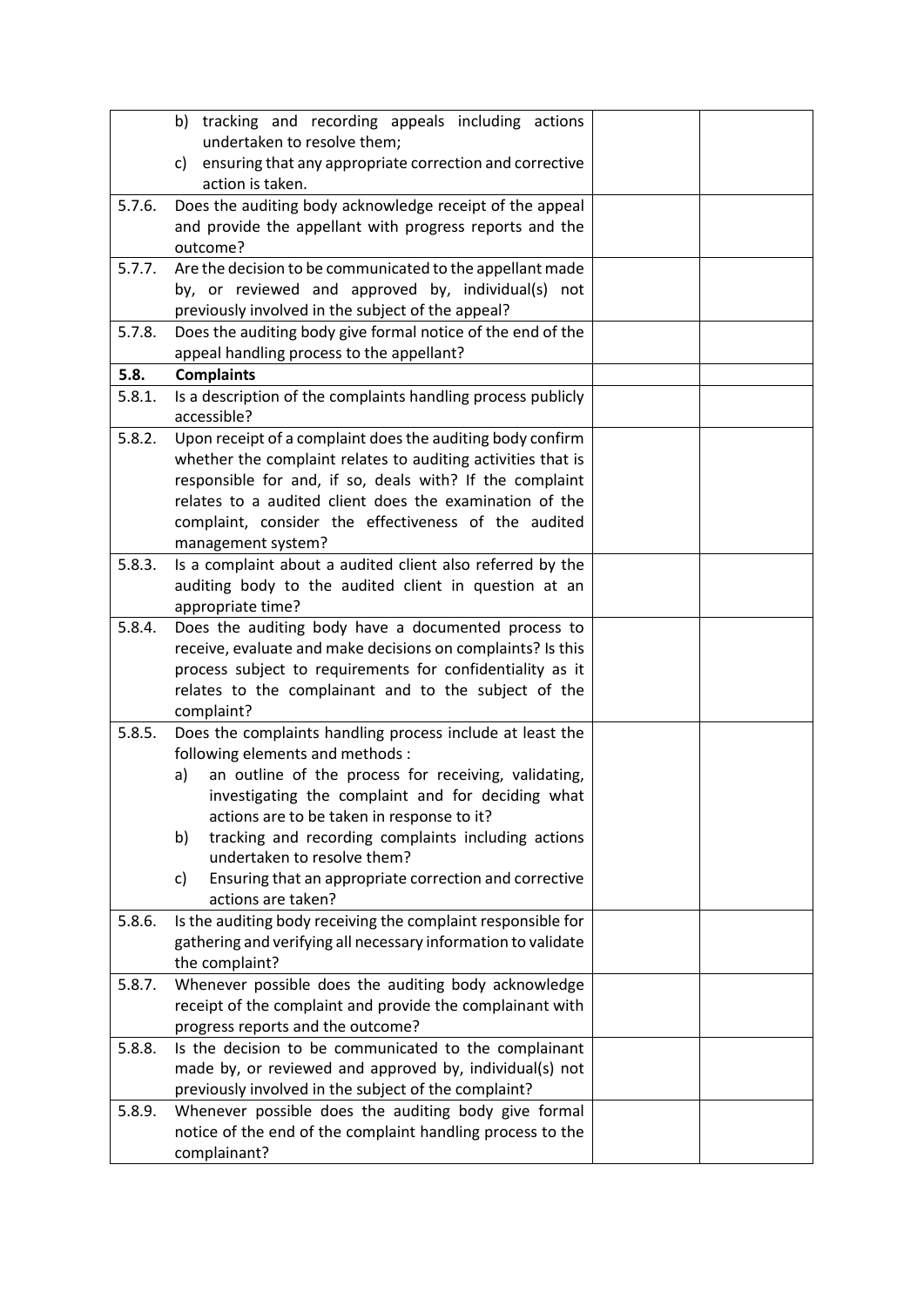|        | 5.8.10. Does the auditing body determine together with the client |  |
|--------|-------------------------------------------------------------------|--|
|        | and the complainant whether and, if so to what extent, the        |  |
|        | subject of the complaint and its resolution shall be made         |  |
|        | public?                                                           |  |
| 5.9.   | <b>Records of applicants and clients</b>                          |  |
| 5.9.1. | Does the auditing body maintain records on the audit and          |  |
|        | other auditing activity for all clients including<br>all          |  |
|        | that submitted<br>organizations<br>applications<br>and<br>all     |  |
|        | organizations audited, audited or with auditing withdrawn?        |  |
| 5.9.2. | Do the records on audited clients include the following:          |  |
|        | a) Application information and initial, surveillance and re-      |  |
|        | auditing audit reports?                                           |  |
|        | b) Auditing agreement?                                            |  |
|        | c) justification of the methodology used for sampling?            |  |
|        | Justification for auditor time determination?<br>d).              |  |
|        | Verification of correction and corrective actions?<br>e)          |  |
|        | records of complaints and appeals and any subsequent<br>f         |  |
|        | correction and corrective actions?                                |  |
|        | committee deliberations and decisions, if applicable?<br>g)       |  |
|        | Documentation of the auditing decisions?<br>h)                    |  |
|        | Auditing documents including the scope of auditing<br>i)          |  |
|        | with respect to product, process or services as<br>applicable?    |  |
|        | Related records necessary to establish the credibility of<br>j)   |  |
|        | the auditing such as evidence of the competence of                |  |
|        | auditor and technical expert?                                     |  |
| 5.9.3. | Does the auditing body keep the records on applicants and         |  |
|        | customers secure to ensure that the information is kept           |  |
|        | confidential?                                                     |  |
|        | Are records transported, transmitted or transferred in a          |  |
|        | way that ensures that confidentiality is maintained?              |  |
| 5.9.4. | Does the auditing body have a documented policy and               |  |
|        | documented procedures on retention of records? Are                |  |
|        | records retained for the duration of the current cycle plus       |  |
|        | one (1) full auditing cycle?                                      |  |